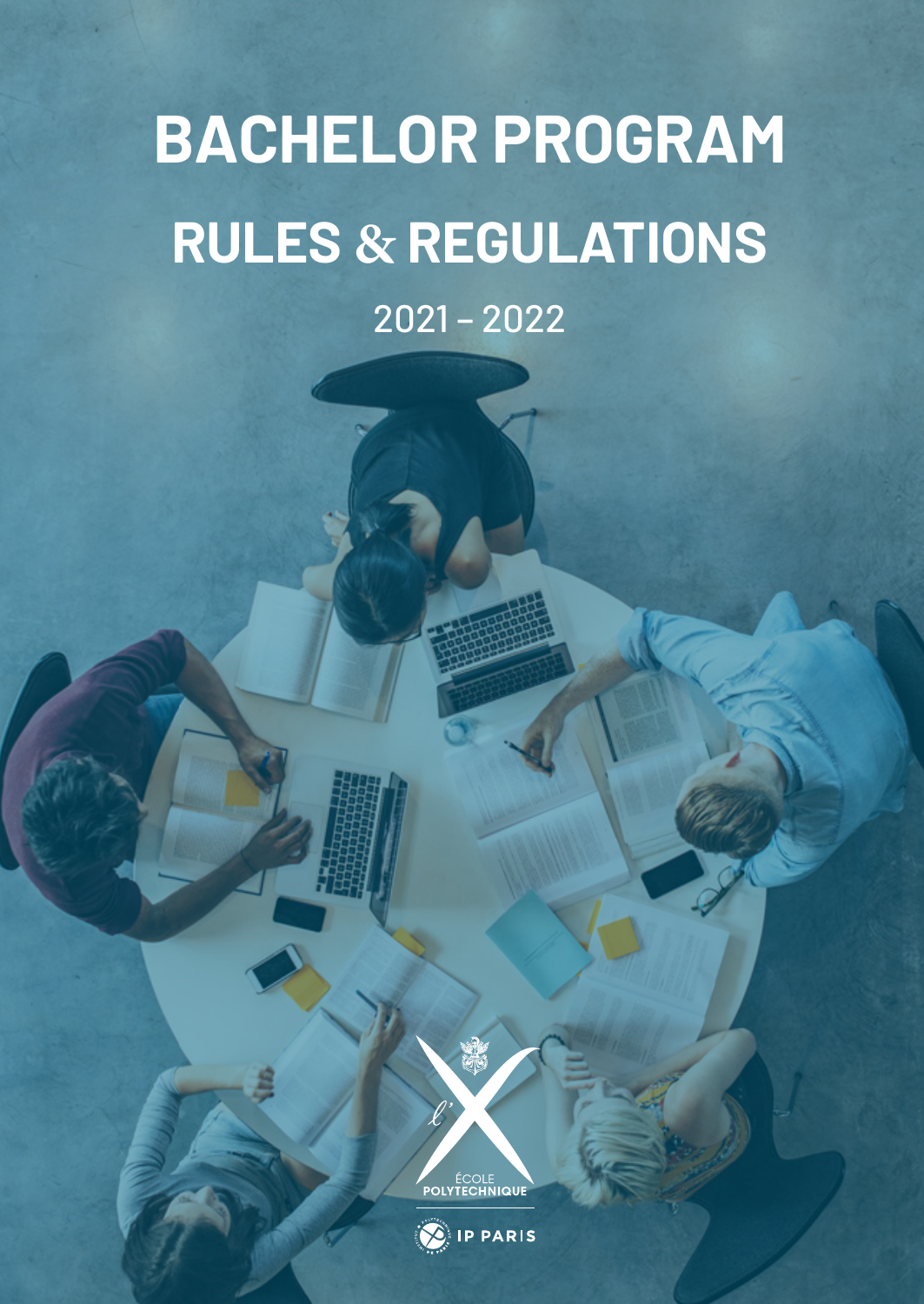### **ÉCOLE POLYTECHNIQUE BACHELOR PROGRAM**

Rules & Regulations

2021-2022

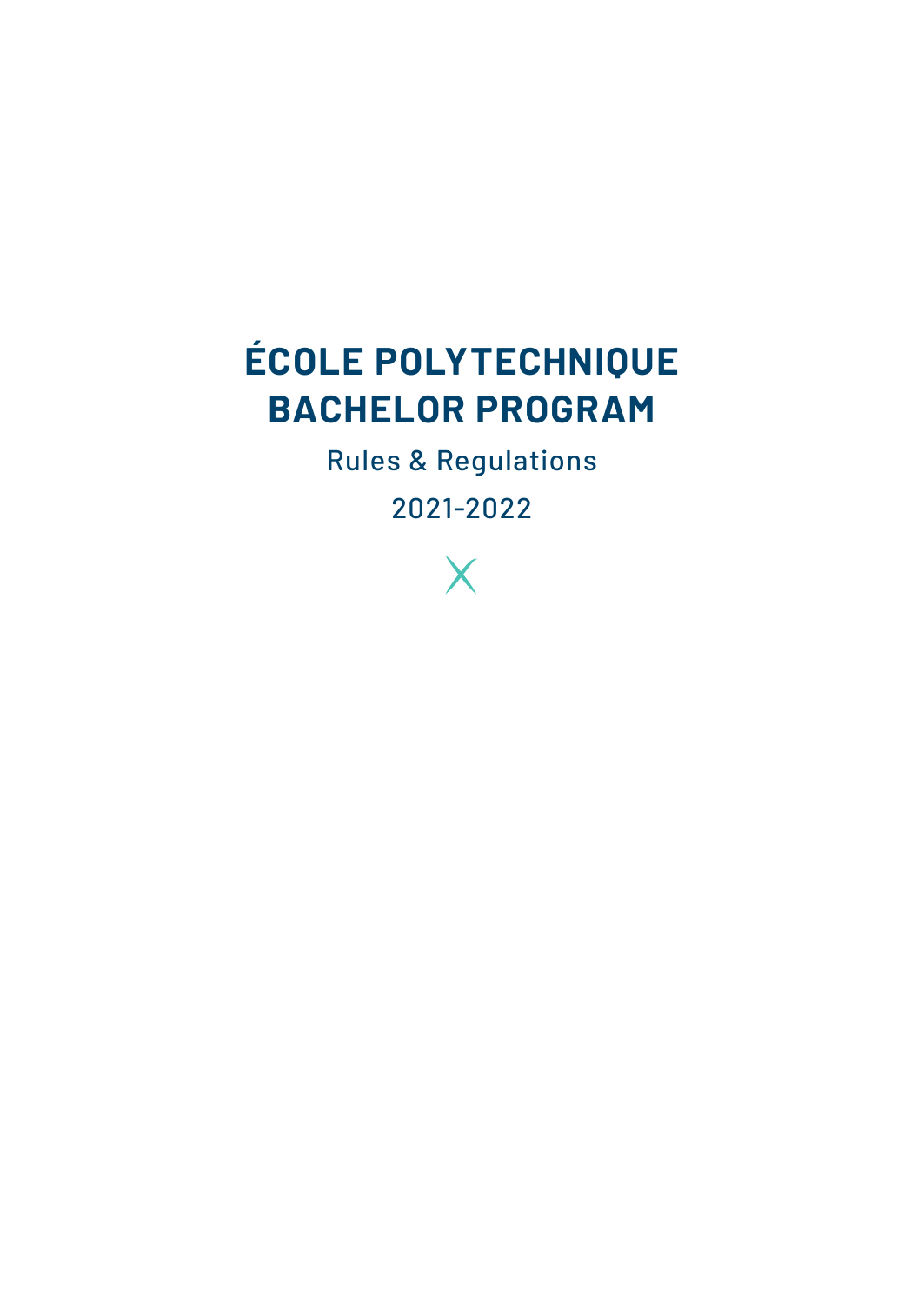### **TABLE OF CONTENTS**



#### Bachelor Academic Handbook

#### General Terms

- **10** Section 1: Recruitment and Selection of Applicants<br>**12** Section 2: Registration Procedure, Tuition and Fees
- Section 2: Registration Procedure, Tuition and Fees
- Section 3: Knowledge Assessment
- Section 4: Bachelor Program Academic Council
- Section 5: Student Progression and Graduation Committee
- Section 6: Disciplinary Committee and disciplinary sanctions
- Section 7: Transcript and Degree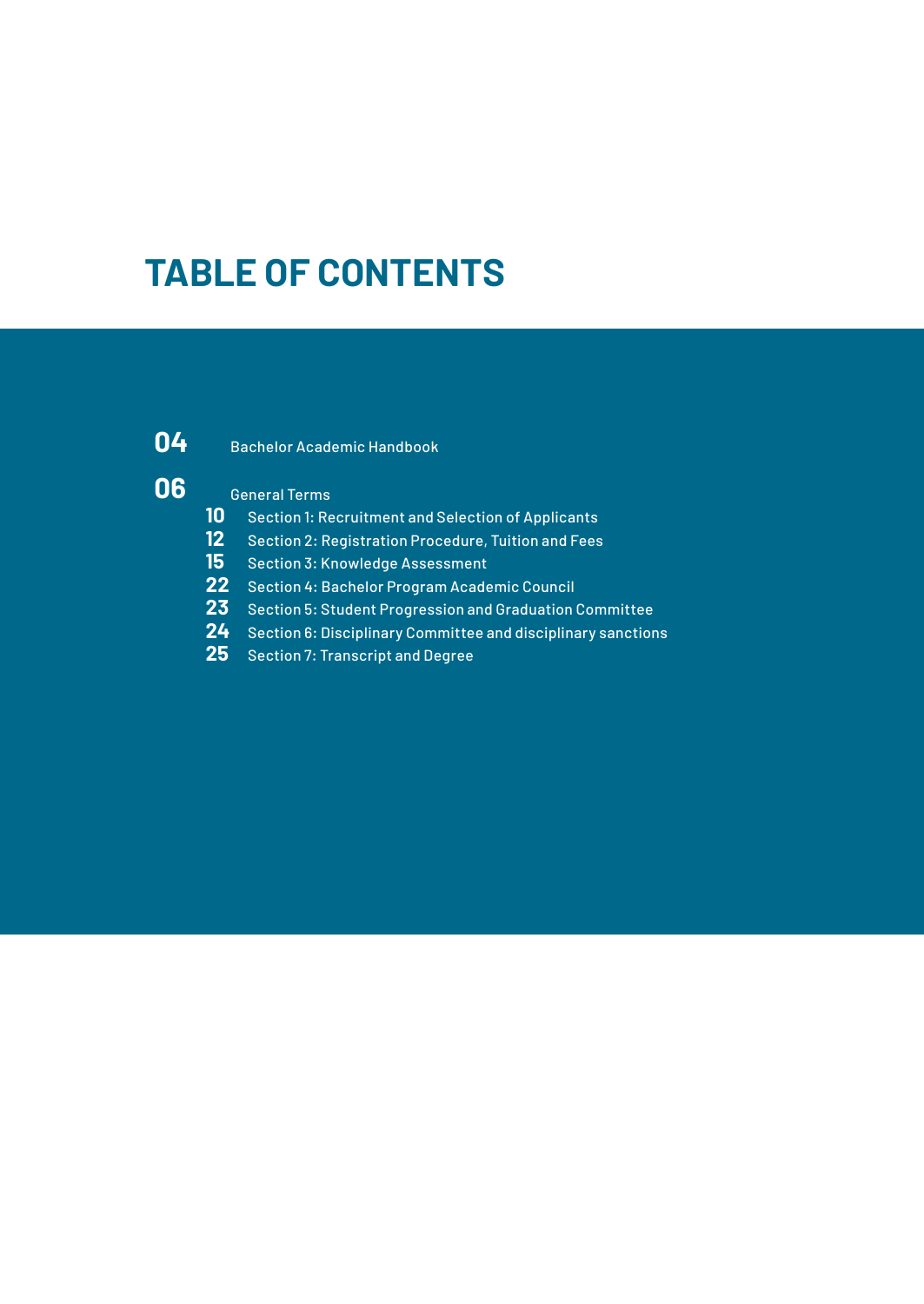## **BACHELOR ACADEMIC HANDBOOK**



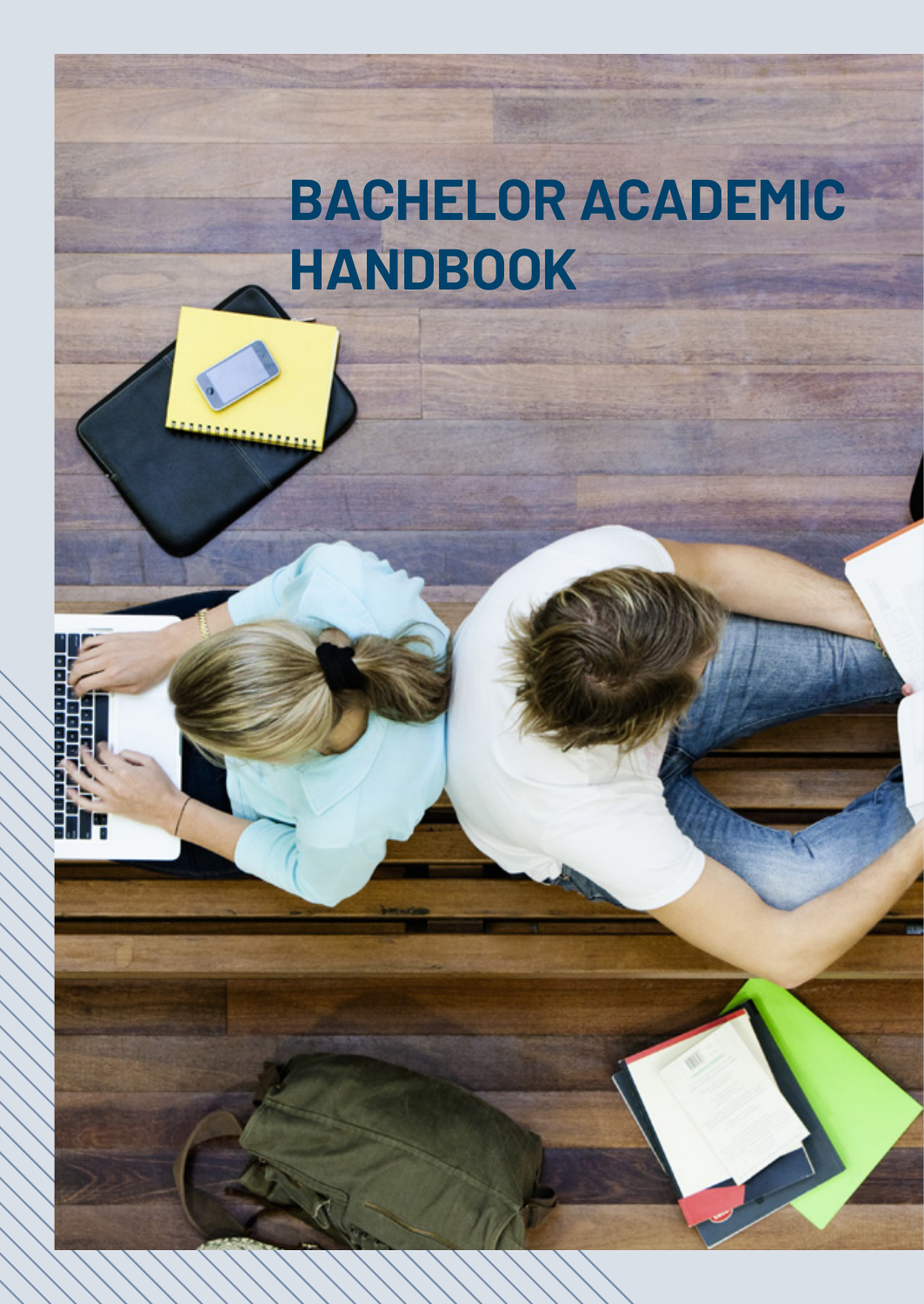# **REFERENCE Texts**

Education Code – Articles L.675-1 and L.755-1;

Decree n° 2015-1176 dated 24 September 2015 relating to the organization and the administrative and financial status of École Polytechnique;

The resolution of the École Polytechnique Board of Directors dated 22 October 2015 delegating the authority to establish the fees for services provided by École Polytechnique to the Chairman;

The recommendation of the École Polytechnique Board of Directors dated 23 June 2016 relating to the creation of the Bachelor and Graduate Degree diplomas;

Decision n° 061120 EP/PCA/DER/DF/DDPB dated October 28, 2020 setting the Bachelor's Programs tuition fees;

Decision n° 2016-164 EP/SG dated July 19, 2016 setting the Bachelor's Programs application fees;

Decision n° 2017-83 EP/SG dated February 22, 2017 setting the Bachelor's Programs terms of attribution of tuition-fee waivers based on students' financial needs;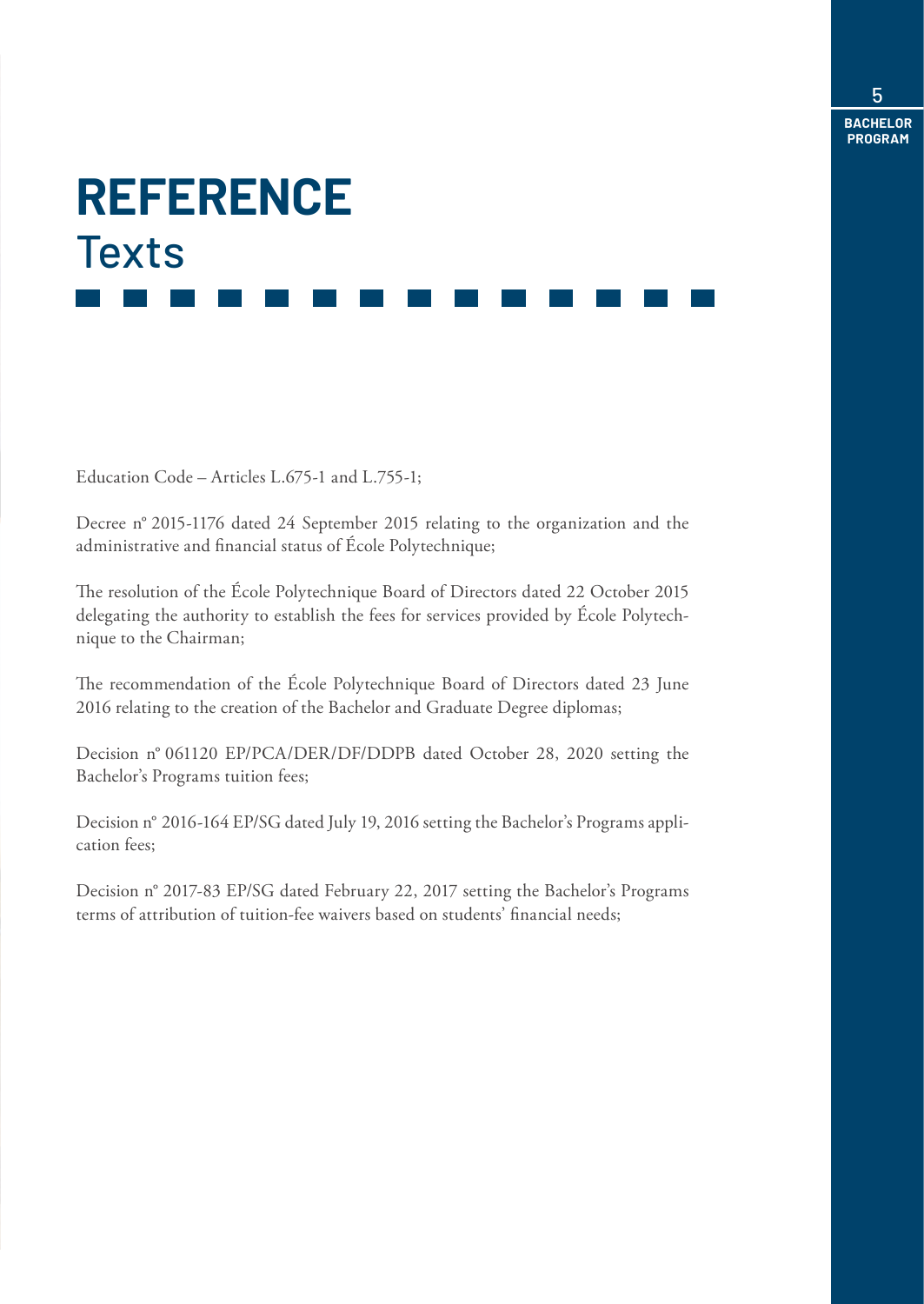#### General Terms

This Academic Handbook defines the general principles governing the selection of applicants and their admission to the École Polytechnique's Bachelor Program. Furthermore, it outlines the structure and conditions of the Program's three years of study.

This document applies to students enrolled in the Program as of the 2021-2022 academic year. Terms outlined in this Handbook may be revised as needed.

Two additional documents supplement this Academic Handbook, setting out the framework for students' training:

- ❯ *École Polytechnique Rules and Procedures (Règlement Intérieur)*
- ❯ *Code of Student Conduct*

In the event of any inconsistency between these documents, the *École Polytechnique Rules and Procedures* shall prevail.

#### **1. École Polytechnique's Bachelor Program**

École Polytechnique's Bachelor Program is a multidisciplinary degree taught primarily in English and primarily based on the natural sciences, mathematics foremost, coupled with exposure to social sciences and humanities. Consistent with the diverse backgrounds of its students, the Program trains them to take charge of their adult lives through personal development.

As such, the Bachelor Program strives to allow each student to develop their multi-faceted personality through its unique academic curriculum. Therefore, École Polytechnique seeks to serve the greater good by preparing internationally-oriented students who hold dear the values of excellence, audacity, and integrity, to use these skills and values to improve our world.

The Program's coursework is outlined in the syllabi published annually, which may be revised as required. For each course, students will receive a course outline which lists the course objectives, the skills they are expected to acquire upon course completion, and the ways in which their performance will be assessed.

The Bachelor Program's first year is a foundational year in which students will develop the skills required to successfully complete their academic training. This initial year of study also allows students to discover various scientific fields to support them in selecting a major. By their second year at the latest, students must specialize between the following double majors, which are subsequently pursued in the Program's second and third years:

- > Mathematics and Physics
- ❯ Mathematics and Computer Science
- > Mathematics and Economics

6 **BACHELOR PROGRAM**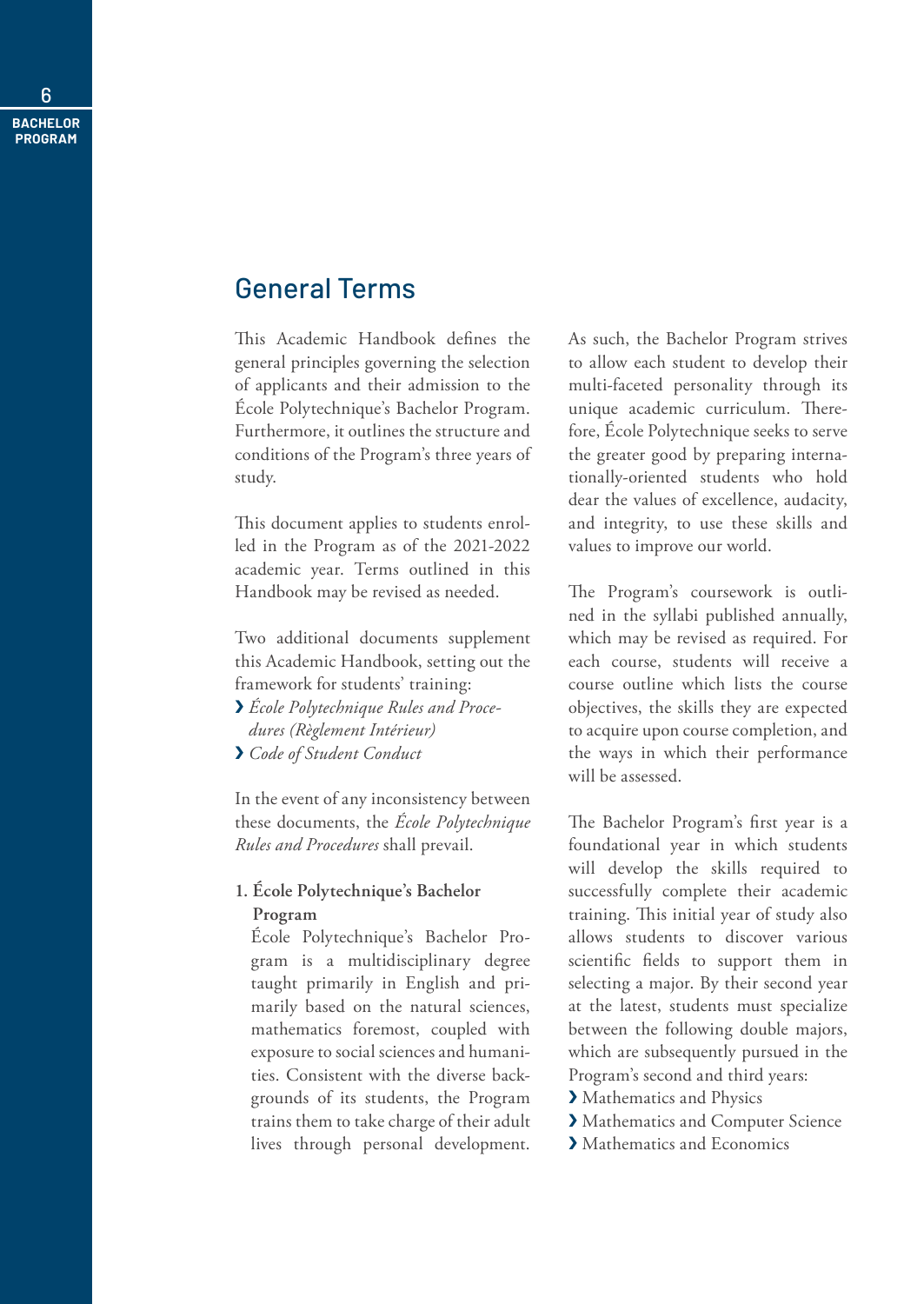Throughout their Program, students participate in activities and courses, particularly through sports, to foster their personal development.

Depending on their academic performance, students may be eligible to complete a semester abroad (see section 3 below for additional details). Students must also complete a Bachelor thesis which is a lab-based research project in their sixth semester (second semester of Year 3). During their study breaks and holidays, students may pursue professional internships on a voluntary basis in accordance with relevant École Polytechnique policies.

#### **2. Program Structure**

The Bachelor Program consists of six semesters over the course of which at least 180 ECTS credits must be obtained. These six semesters are divided over three years; thus, two semesters per academic year. Each semester allows students to obtain at least 30 credits. Semesters one to five are limited to a maximum of 36 credits. Should a semester be validated in two years, rather than one, the 36 credit maximum applies to the total number of credits obtained for the related semester(s). Students can opt to take electives or to complete projects complementary to their area of study, both of which reinforce the key skills acquired through their academic training, and for which they may receive ECTS credits.

Students are eligible to take (a) supplementary course(s) which would cause them to surpass the semestrial 36-credit limit. Only certain courses can be designated "supplementary courses" for the students.

Supplementary courses are optional and are awarded ECTS credits; however, the credits obtained through the completion of such courses do not count towards the credits required for graduation or progression from one year to another. Furthermore, the grades obtained in supplementary courses do not count towards calculating the student's GPA.

Students who commit to taking a supplementary course must complete the entire course and the course will normally appear on their transcripts. However, once their grade is known, students may file a request with the Bachelor Program Office to ask that the supplementary course be omitted from their transcript. To be considered, their request must be filed within two weeks of the first business day following the publication of results. Furthermore, requesting such a change on the transcript is irreversible.

Students who wish to pursue a specific individualized project requiring a specific learning agreement, and/or which would prove to be incompatible with the general structure of the Program as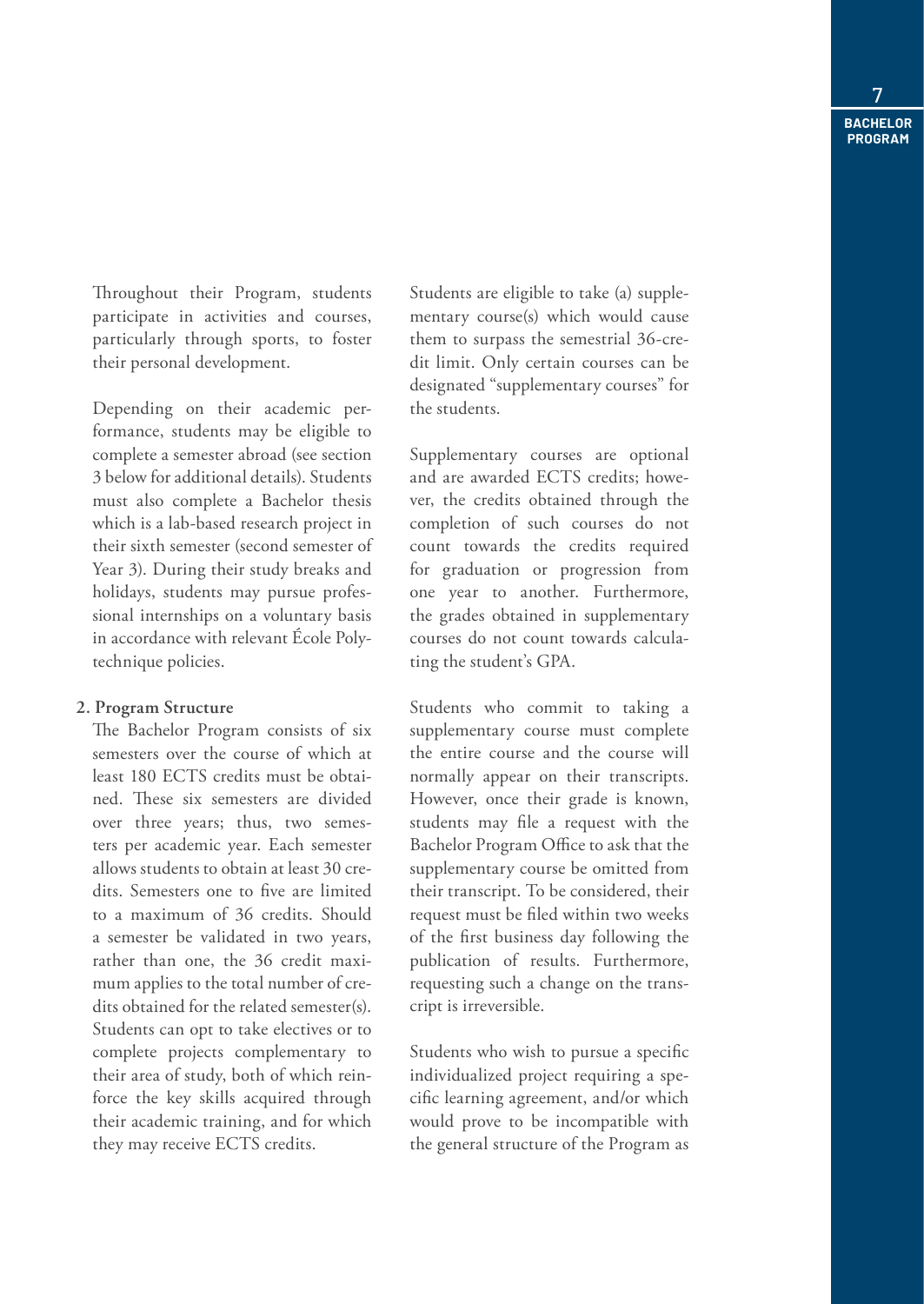it is, may file a request to do so with the Bachelor Program Office. Those requests will be studied on a case-bycase basis by the Academic Council. Students who see their request approved may be authorized to obtain the ECTS required to graduate through different means, to be decided by the Academic Council. Students who see their request approved may also pursue a diploma with a single major instead of a double major.

The degree is awarded only if a student attains at least 180 ECTS credits over the course of six semesters.

Each of the Program's subject pillars (*i.e.* mathematics, physics, computer science and economics) is represented by at least one Academic Advisor, selected by these respective departments.

#### **3. Semester Abroad**

Subject to the specific conditions outlined below, Bachelor Program students may undertake a semester abroad in their fourth or fifth semester, depending on the double major, either at a a partner institution via the Official Student Exchange Program, or at another institution via an Independent Student Exchange Program. Official and Independent Exchange Program committees are held during the second year.

In either case, students' academic plans must be approved by both committees composed of the following:

- ❯ the Dean of the Bachelor Program
- ❯ the Director of the Bachelor Program
- ❯ the Bachelor Program Head of Personal Development
- ❯ Bachelor Program Student Exchange Academic Advisors
- ❯ The Associate Director of the Bachelor Program
- ❯ Bachelor Program Second- and Third-Year Officers
- ❯ Student Mobility Managers from the department of international relations

In order to qualify for a semester abroad, students must have obtained at least 90 ECTS credits by the end of semester 3 and a cumulative GPA of at least 3.0 (overall B average, see Articles 7.1 and 23 for information regarding grades and GPAs, respectively).

Even if initially accepted into the study abroad program, students are only eligible to leave if they have 90 ECTS credits completed by the end of semester 3 and 120 ECTS credits completed by the end of semester 4, for those leaving in semester 5, with no more than one remedial exam, as well as a cumulative GPA of 3.0 or higher at the end of semester 4.

While abroad, students adhere to the rules and regulations of the host university. This includes, but is not limited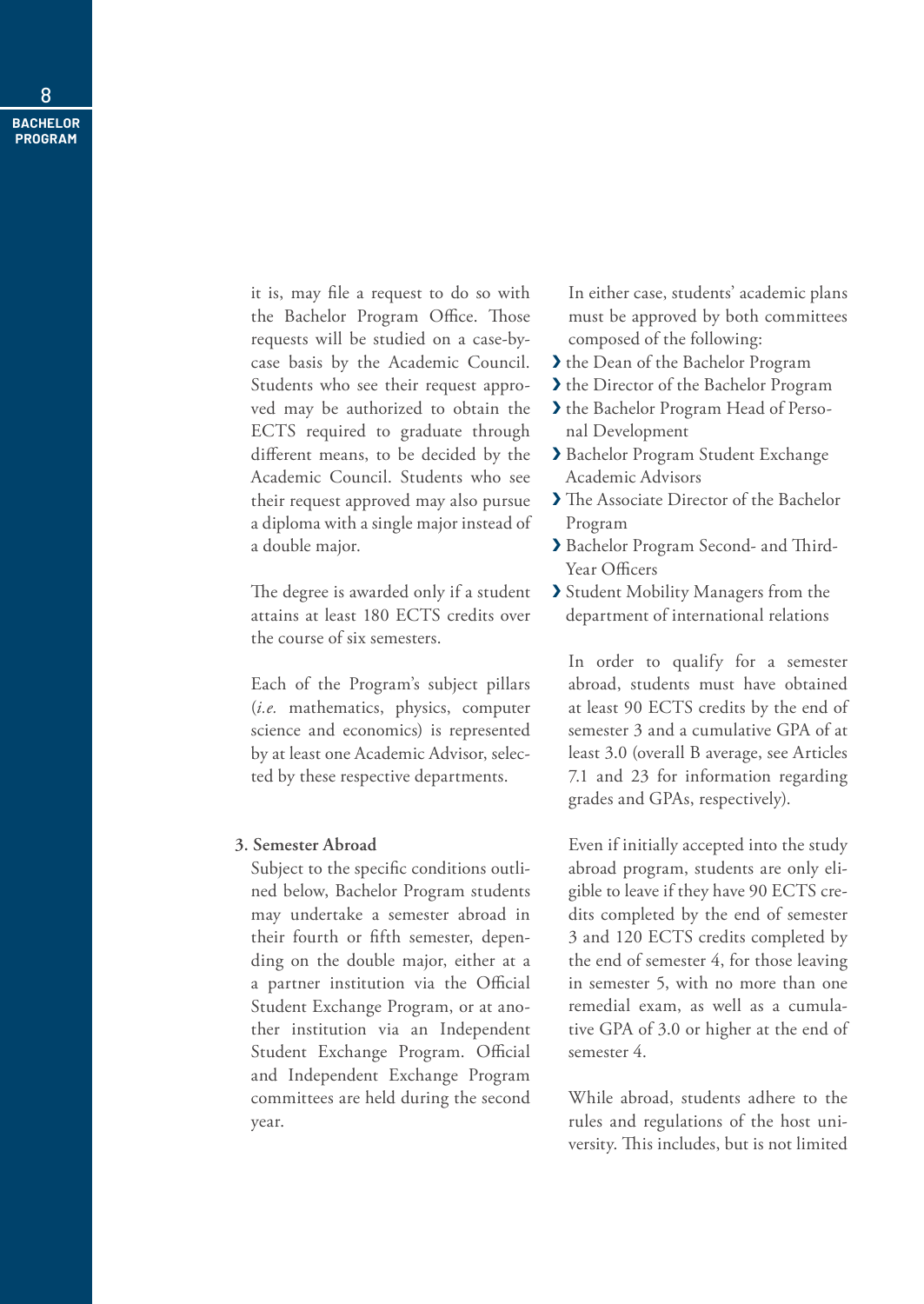to, attendance policy, grading policy, and access to remedial exams.

#### **4. Bachelor Thesis**

Students are required to complete a Bachelor thesis linked to their double major in their sixth semester (second semester of Year 3). The thesis is composed of a lab-based research internship (see 5-Internships), written report, and oral defense.

The internship is worth 14 ECTS credits, and is undertaken in a lab at École Polytechnique or at a partner institution, when possible, and requires the equivalent of at least eight weeks (280h) of presence in the host lab. The Academic Council may exceptionally authorize students to pursue a thesis related to their minor (if applicable); in such instances, the thesis project must be undertaken at a lab at École Polytechnique.

Students must undertake a literature review in their area of interest, identifying gaps or inconsistencies to develop their own argument or hypothesis which they will test.

Students will receive a letter grade (from A+ to F) for their Bachelor thesis, taking into consideration both the written report and oral defense, in accordance with Section 3, Article 7 of this handbook.

#### **5. Internships**

#### *5.1 Summer internships*

Internships are an optional component of the Bachelor Program's academic curriculum. Students are responsible for finding their own internship(s), which typically take(s) place over the summer months after courses end (*i.e.* approximately July 1 to August 31). Internships can take place in France, within Europe, or overseas, in accordance with the student's wishes. They may or may not be remunerated, in accordance with the labor code/standards of the country in which the internship takes place. If a student requires work authorization to undertake the internship in a foreign country, s/he is responsible for obtaining such authorization. Language requirements may apply to certain destinations.

Although the Bachelor Program Office does not actively seek out internship opportunities on behalf of students, it is closely involved in supporting them through their work experience.

#### *5.2 Common rules to internships including Bachelor thesis*

Each student completing an internship is assigned the following:

• **Internship Supervisor** (*référent*): this individual is assigned to the student by the Bachelor Program Office to mentor and support them throughout their internship. Internship supervisors are also responsible for reviewing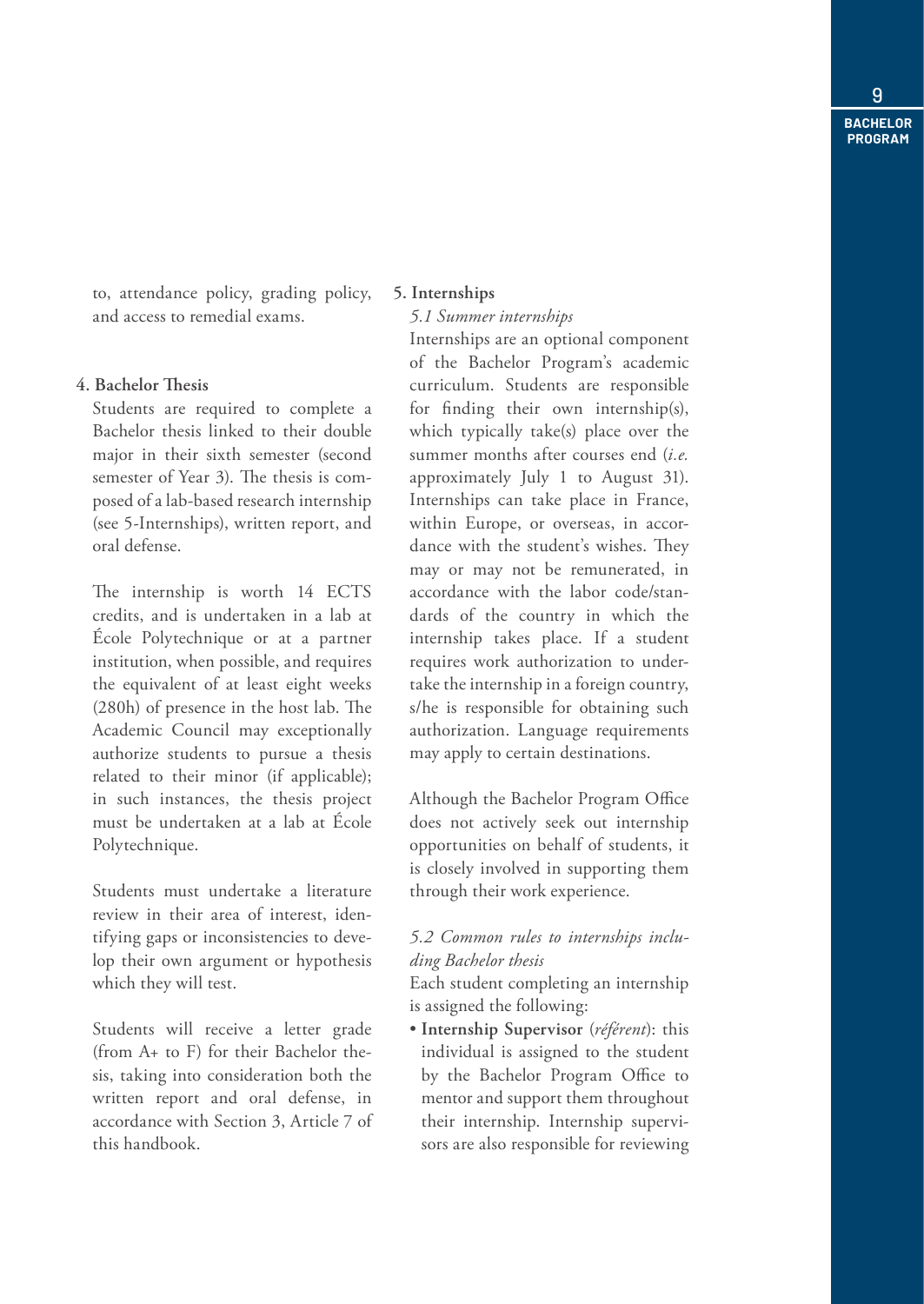> and approving the conditions under which a student will be expected to work. An internship supervisor must have a link to École Polytechnique and can be anyone deemed competent by the Bachelor Program Office, including but not limited to: an instructor, an École Polytechnique alumnus/alumna, a Personal Development Officer, etc.

• **Site Supervisor** (*tuteur*): this individual is appointed to a student by the hiring company/organization. The student will have regular interaction with this person as s/he will be reporting directly to him/her in their internship. The site supervisor must be able to properly communicate in English or in French.

\*Note: The names and signatures of these individuals must appear in each student's internship contract.

#### *5.3. Preparing for an internship*

When a student receives an internship offer, s/he must inform the Bachelor Program Office who will then assign him/her an internship supervisor. At that point, the student must complete the internship agreement form provided. To this end, students must provide their site supervisor's name and contact details, the length of the internship, the number of hours to be worked, the amount of the stipend (if applicable), etc.

Subsequently, the internship agreement must be signed by the student, the internship supervisor, site supervisor, and École Polytechnique's representative responsible for signing internship agreements.

In the event where a hiring company/ organization refuses to agree to an internship agreement drafted by École Polytechnique, the student should contact and inform the Bachelor Program Office immediately.

#### Section 1 Recruitment and Selection of Applicants

#### **Article 1.**

#### **Application Procedures**

*Applications are open to the following:*

- ❯ those preparing for a diploma awarded for the completion of secondary education (French baccalaureate, baccalaureate with an international option, International Baccalaureate, Swiss Gymnasium Matura, European certificate attesting the completion of secondary education, high school diploma, etc.),
- ❯ those preparing for an entrance certificate to enter higher education, scientific universities in particular,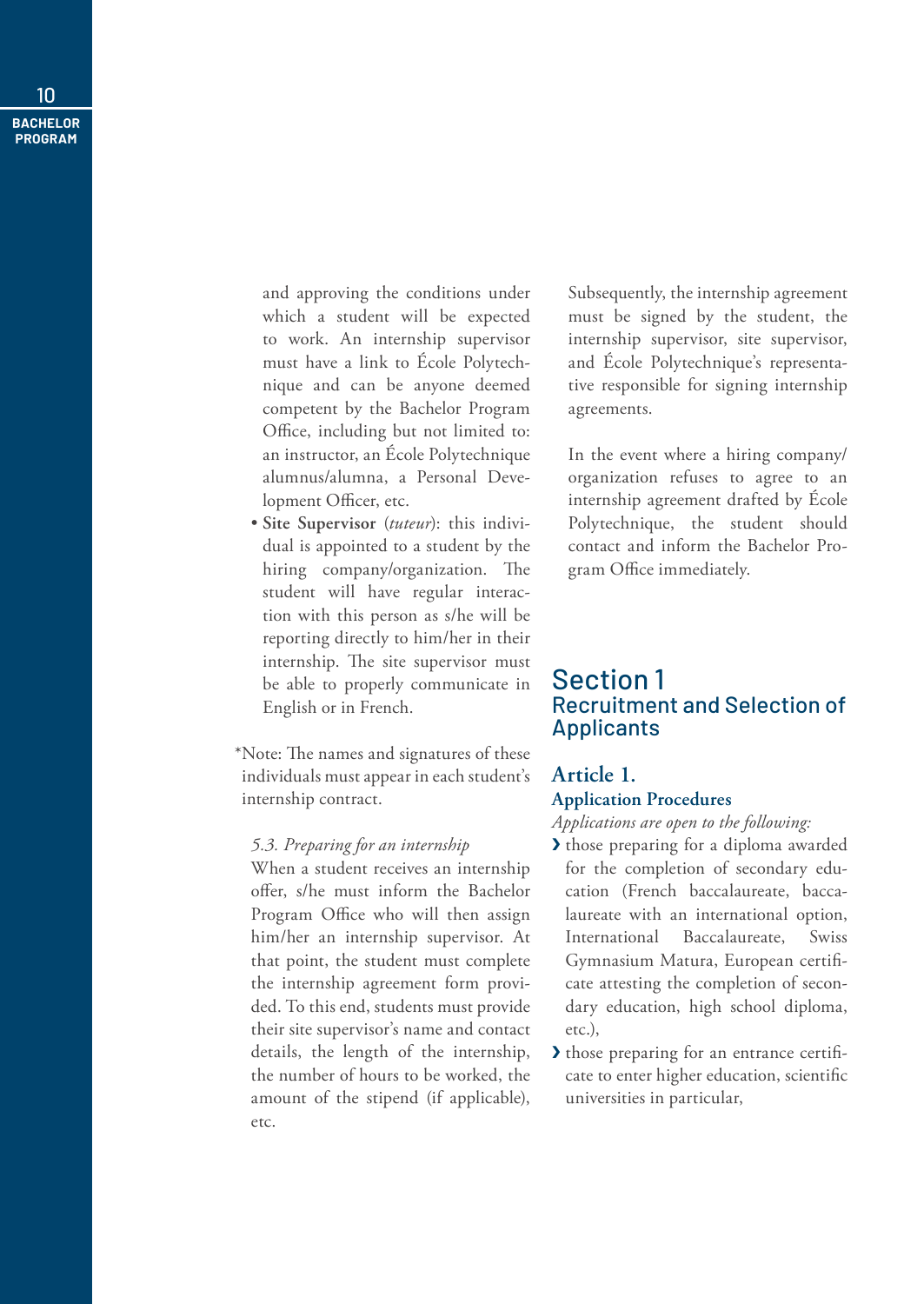> those who have already obtained a diploma or entrance certification enabling them to enter higher education.

Applications are to be made online and supporting documents to be submitted include transcripts, a personal statement, a certificate of English level, a CV or its equivalent in Parcoursup and two reference letters or its equivalent in Parcoursup. Following a review of their application, preselected applicants are invited to take part in a video conference interview. Applicants selected following the interview are either admitted directly or put on an admission wait-list. Admission to the École Polytechnique Bachelor Program is contingent on obtaining a diploma awarded for the completion of secondary studies or an entrance certificate to enter higher education.

A decision of the President of École Polytechnique sets the amount of the application fee. This €95 application fee is due when the application is submitted and is non-refundable, regardless of the admission decision. Payment of the fee is a prerequisite for the application to be considered by the Admissions Committee; therefore, non-payment of the fee results in the automatic rejection of the associated application. Only one application per academic year may be submitted. Additional applications, regardless of the platform, will be disregarded.

#### **Article 2. Selection**

Applications are reviewed by a Preselection Committee and an Admissions Committee, both of which are chaired by the Provost, the Vice Provost or their representative.

*The membership of the Preselection Committee is the same as that of the Admissions Committee. The mandatory members are:*

- ❯ the Provost or the Vice Provost. He/ She can choose to be represented by the Dean of the Bachelor Program on a case by case basis
- ❯ the Director and the Dean of the Bachelor Program or his/her representative
- If the Director of Military Training and<br>Personal Development, or his/her Personal Development, or representative
- ❯ a representative from either the Department of Pure Mathematics or from the Department of Applied Mathematics
- ❯ a representative from either the Department of Physics or the Department of Mechanics
- ❯ a representative from the Department of Economics
- ❯ a representative from the Department of Computer Science.

*Non-mandatory members acting in an advisory capacity are:*

- ❯ a representative from the Department of Marketing
- ❯ a representative from the Department of International Relations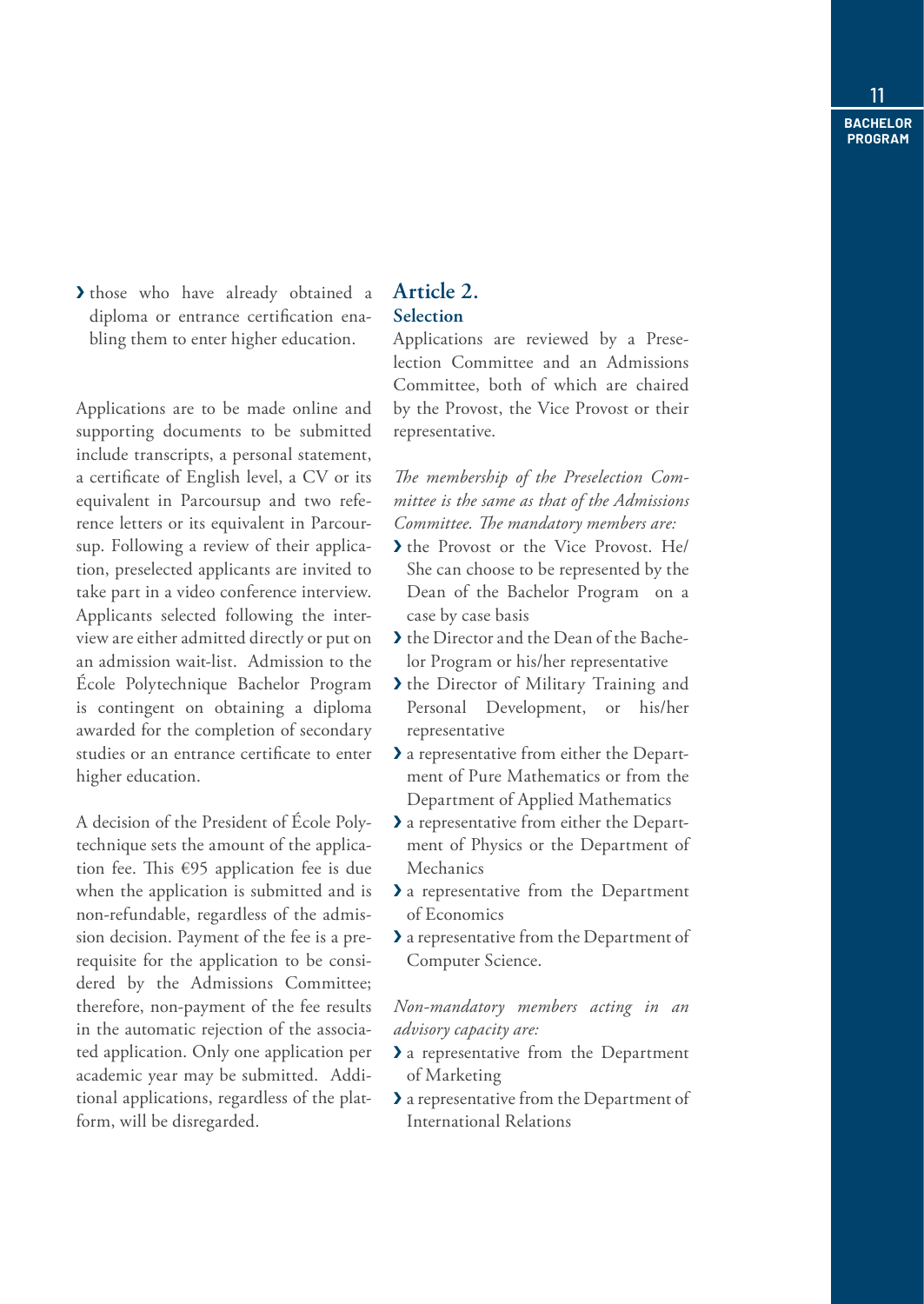- ❯ a representative from the École Polytechnique Alumni Association
- ❯ a representative from the École Polytechnique Foundation
- ❯ the Associate Director of the Bachelor Program
- ❯ Bachelor Program first-, second- and third-year officers
- > the Bachelor Program Admissions Team.

Selection criteria are primarily based on outstanding academic results already achieved in previous education. However, they also take into account personal motivation, applicants' academic projects, their proficiency in English, as well as their commitment to studying and living in an international and multicultural environment.

Once the Admissions Committee has reviewed applications, the Bachelor Program Office notifies applicants of their (in)admissibility by email. An official certificate of admission is sent to all admitted candidates. However, students are advised that registration for the Bachelor Program is conditional on their obtaining a diploma awarded for the completion of secondary education or any other diploma or certificate mentioned in this Handbook (*see Article 1 – Application Procedure*).

#### Section 2 Registration Procedure, Tuition and Fees

Registration is mandatory and enables students to attend courses and take exams. It consists in annual administrative registration and academic registration each semester.

#### **Article 3. Annual Administrative Registration**

Students complete their annual administrative registration online. In Year 1, administrative registration is conditional on the payment of a first non-refundable €1,400 tuition deposit and a second nonrefundable €1,400 tuition deposit when applicable: the first is due upon acceptance of the offer of admission, while the second must be submitted in July. While all students have to pay the first  $\epsilon$ 1,400 tuition deposit, the amount of the second tuition deposit may vary for students benefiting from tuition waivers.

Students' administrative registration is confirmed once these deposits have been received and their online registration has been completed. These deposits are applied towards students' first year tuition.

The deposits are eligible for reimbursement only in the following two cases: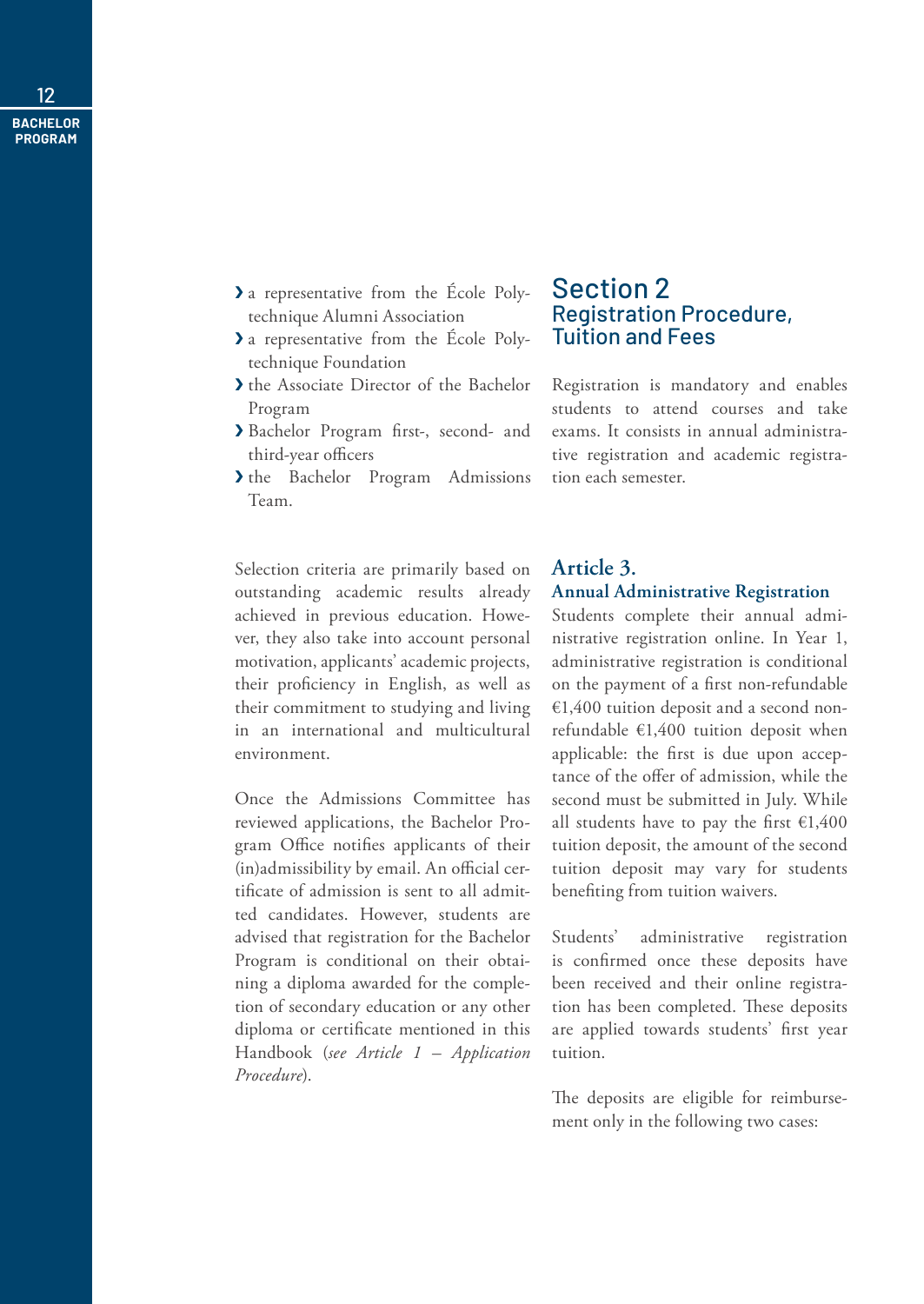- 1. Withdrawal due to the student's medical issues for which a medical certificate must be provided.
- 2. Administrative registration cancelation by École Polytechnique due to noncompliance with the criteria listed in the conditional offer of admission.

In very specific circumstances, students may request a reduced tuition deposit of  $€400$ . To be eligible for this, the student must have been awarded an interest-free loan in the amount of €12,000 per year in collaboration with the École Polytechnique Foundation, and they must also have received at least one other form of financial aid from École Polytechnique or the Foundation (*i.e.* tuition waiver, Excellence Scholarship, Living Costs Scholarship, Women in Science Scholarship).

Students must be covered by a public health insurance plan (*sécurité sociale*) when they register at the start of each academic year. Students from countries outside the European Union must adhere to the French public health insurance plan, while students from countries within the European Union have the option to keep their home country's health insurance.

All students in France have to pay the Student and Campus Life Contribution (*CVEC- Contribution vie étudiante et de campus*). It is intended to finance social, cultural, and sports endeavors in higher education in France. This fee must be paid

prior to beginning courses and students must submit an attestation – proof of payment – to Ecole Polytechnique.

Students are required to produce a civil liability insurance certificate, covering them against any damage caused during the Program. Although not compulsory, purchasing a private top-up health insurance policy (*mutuelle*) is highly recommended.

Once the administrative registration is complete, each student will be provided with a badge, which doubles as a student card, at the start of the academic year. Badges must be returned to École Polytechnique at the end of the Program.

#### **Article 4. Academic Registration**

Academic registration each semester is mandatory. Academic registration serves as registration for exams for the relevant semester. Students must communicate their chosen courses to the Bachelor Program Office in the manner and timeframe indicated to them. If they fail to do so, their courses will be allocated to them automatically by the Bachelor Program Office.

Registering for electives or supplementary courses requires the prior approval of the Bachelor Program's academic advising team.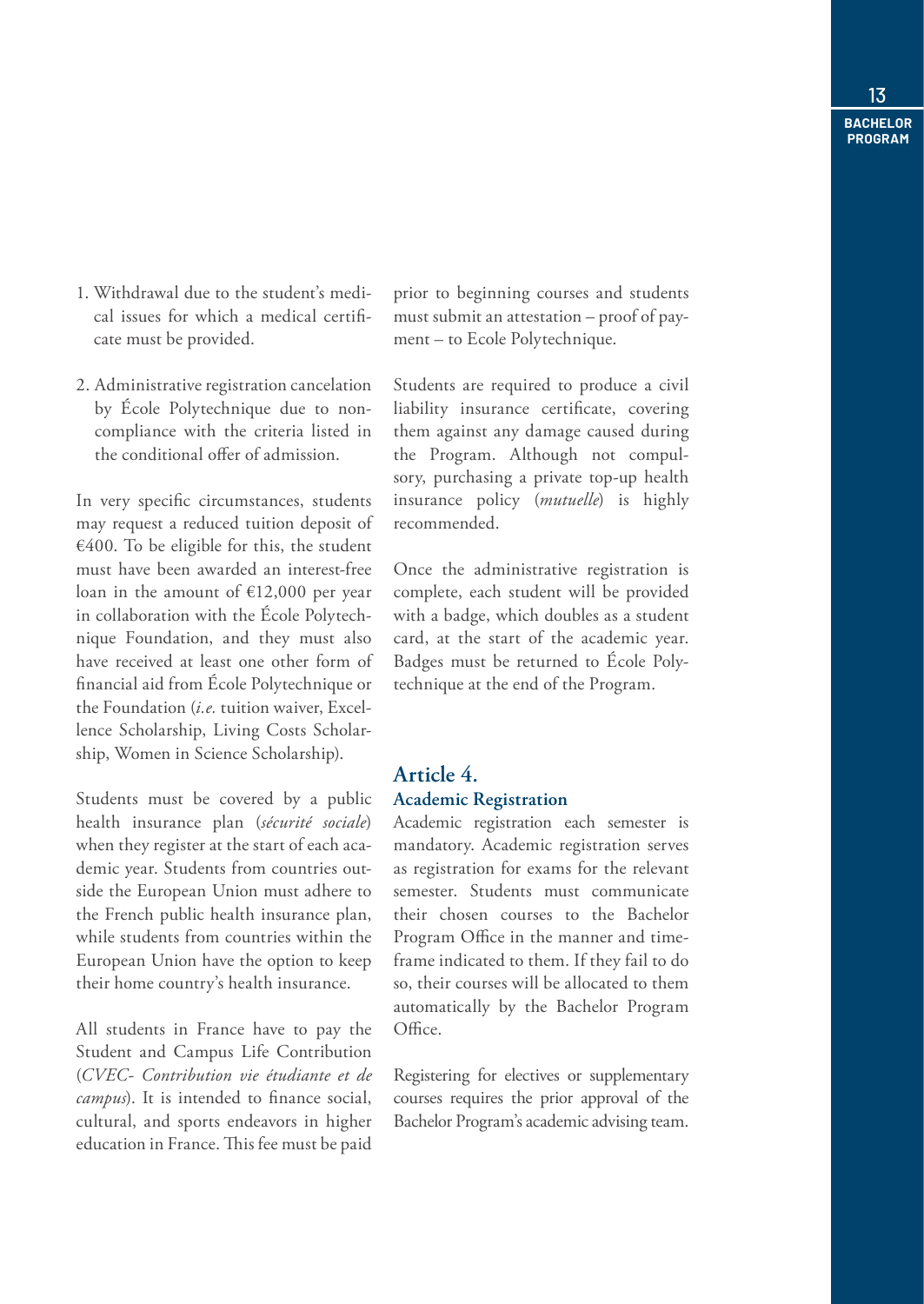By the end of Year 1, students choose their double major for Years 2 and 3 from among those offered by the Bachelor Program. The chosen major is approved by the Bachelor Program Academic Council, as defined in section 4, depending on the student's academic level, in the manner and timeframe indicated beforehand. Any request to change majors from Year 2 must be duly justified and submitted to the Academic Council for its consideration.

#### **Article 5. Tuition and Fees**

Tuition and fees are determined by the President of École Polytechnique annually. Tuition and fees may be refunded only for medical reasons in which a student is unable to continue in the Program for which a medical certificate must be provided. Tuition and fees are not refunded in cases of expulsion from École Polytechnique.

Students are committed to paying the entirety of their annual tuition by October 15. Unpaid tuition may result in the student's deregistration from the Program; this entails loss of access to his/ her École Polytechnique email account, inability to access the institution's online platforms, to request transcripts/official documents, and ineligibility to take final exams. In addition, students with unpaid tuition are unable to progress from one

year to the next; all tuition and fees must be paid in full before graduation.

#### **Article 6. Financial Aid**

Students admitted with honors and who demonstrate financial need are eligible to apply for tuition waivers. Funds attributed to tuition waivers may not exceed 20% of the sum of all tuition paid in a given year. Eligible students may apply for tuition fee waivers in the manner outlined by the Bachelor Program Office. Tuition fee waiver applications are evaluated by the Financial Aid Committee composed of the following individuals:

- ❯ Director General or his/her representative Secretary General (Committee Chair)
- ❯ Director of the Budget, Finances and Procurement, or his/her representative
- ❯ Director of International Relations, or his/her representative
- ❯ Director of the Accounting Department
- ❯ Head of Diversity, or his/her representative
- > Head of the Administration and Finance, Provost's Office, or his/her representative
- ❯ Vice-Provost for Education or his/her representative
- ❯ Director and the Dean of the Bachelor Program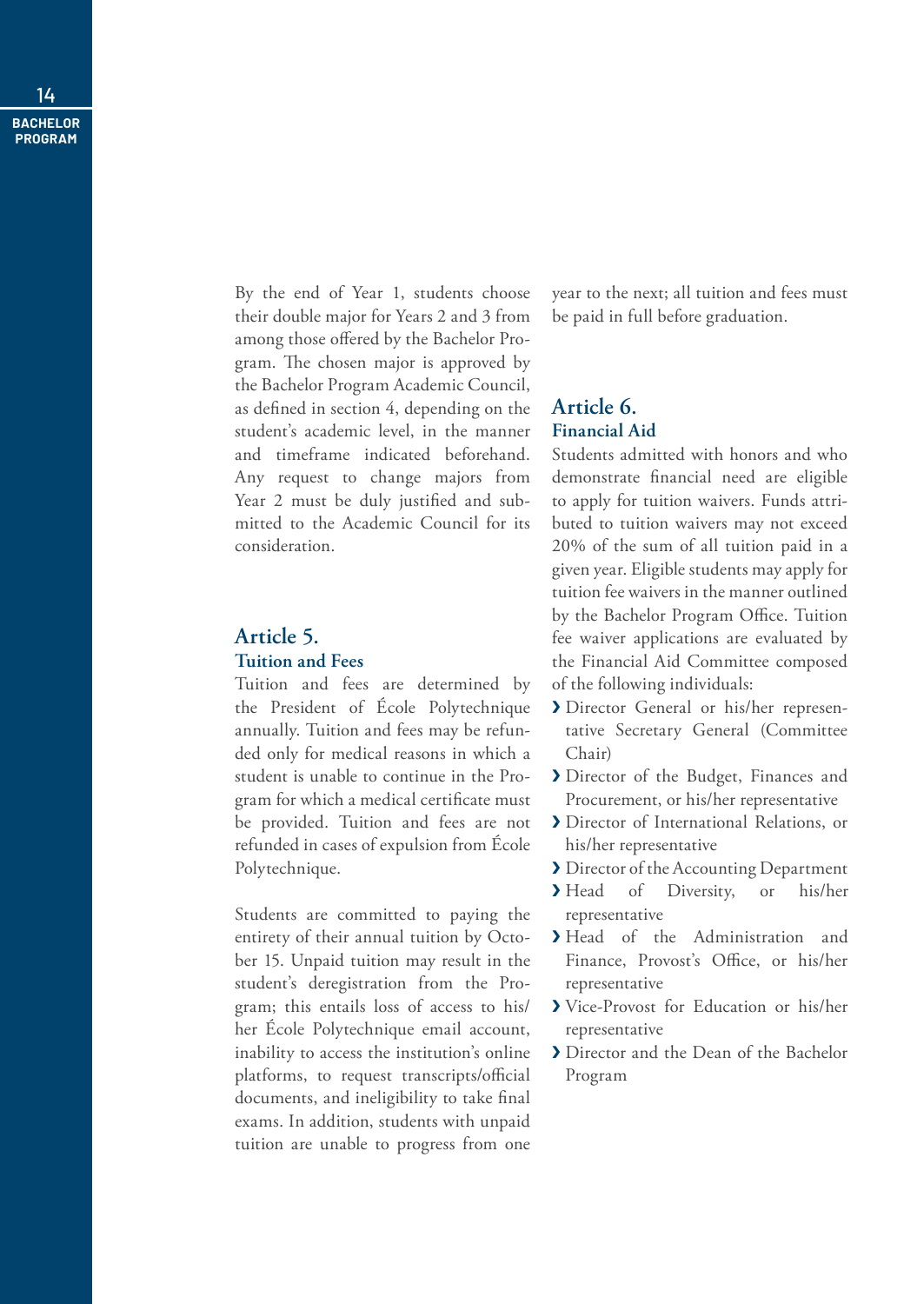#### *Invited, non-voting members, include:*

- ❯ Admissions Officer of the Bachelor Program
- ❯ Associate Director of the Bachelor Program
- ❯ Bachelor Program Head of Personal Development
- ❯ Head of Legal Services, or his/her representative

The Financial Aid Committee ensures that it awards comparable tuition-fee waivers to students admitted with honors during the various rounds of admissions. The decision to award tuition-fee waivers shall be taken by the Director General on the advice of the Committee. Unless otherwise specified, need-based tuitionfee waivers are granted to each beneficiary student for a period of three years, except if the student repeats a year. A student who repeats a year loses the benefit of the tuition waiver for the repeated year and must then pay tuition fees in full for that year.

#### Section 3 Knowledge Assessment

#### **Article 7. Grading system**

#### *1. Grading*

For each course, students will receive a letter grade (from A+ to F). At the beginning of the course, the instructor must outline the manner in which students will be evaluated and must enumerate the course's academic objectives each student must acquire upon course completion.

Letter grades are as follows: A+, A, A-, B+, B, B-, C, D, E, F. These grades indicate the level to which the student has achieved a given course's academic objectives.

Letter grades mean the following:

- ❯ A+: The course's academic objectives were surpassed and the student has gone above and beyond expectations
- A: The course's academic objectives were fully attained and the student has demonstrated particular capabilities during the course
- ❯ A-: The course's academic objectives were fully attained
- ❯ B+: The course's academic objectives were mostly attained
- ❯ B, B-: The course's academic objectives were generally attained
- ❯ C: The course's academic objectives were partially attained with adequate knowledge to move on to more advanced work

15 **BACHELOR** 

**PROGRAM**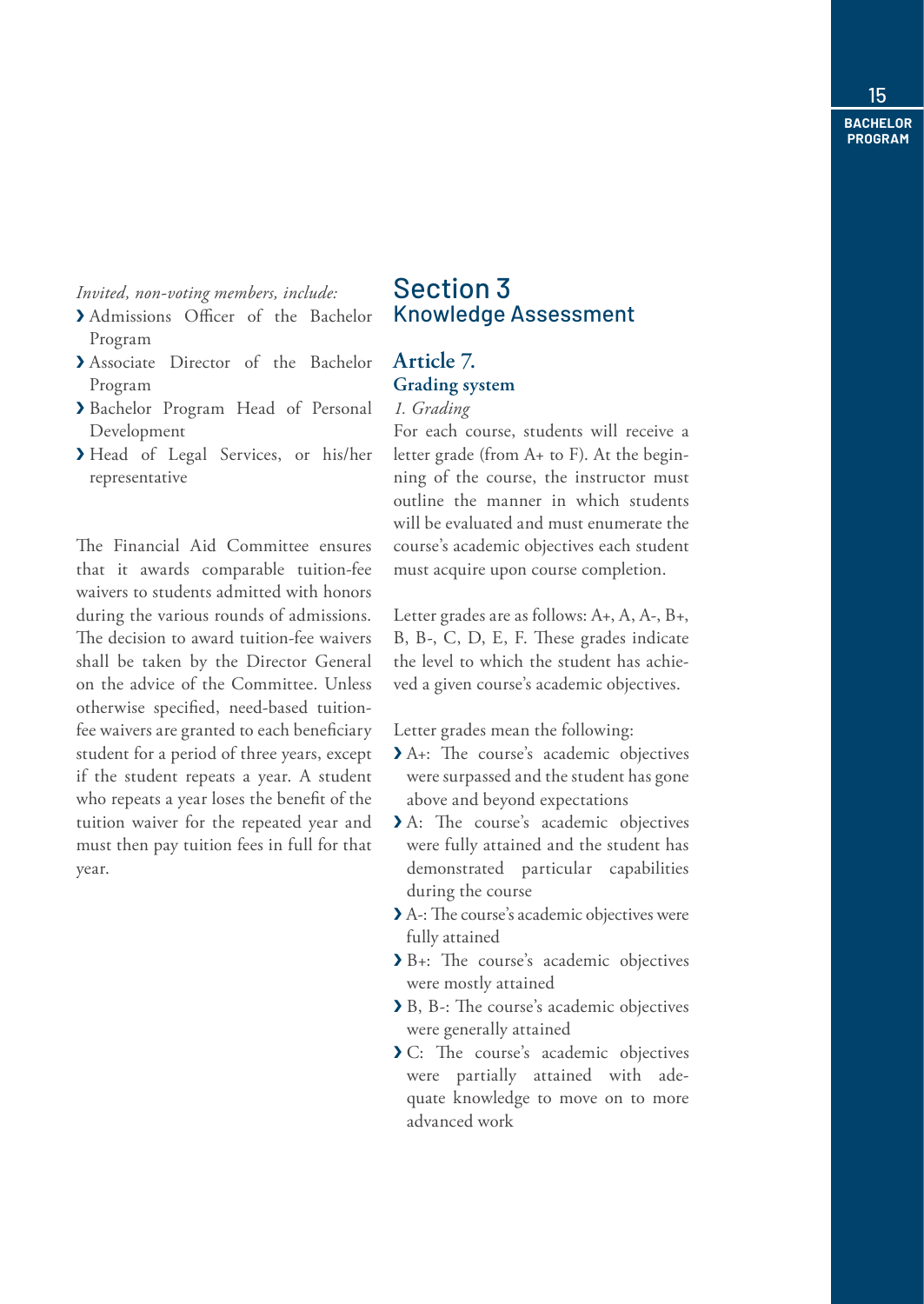- ❯ D: The course's academic objectives were minimally attained with persistent weaknesses
- ❯ E: The course's academic objectives were not attained
- ❯ F: The course's academic objectives were not attained as the student demonstrated no or little effort (*e.g.* numerous unexcused absences, failed to attend exams) and/or committed/attempted to commit an academic offense (*e.g.* cheating, plagiarism)

Grades ranging from A+ to D are passing grades which allow students to receive ECTS credits. Grades of E and F allow students to take remedial exams (see Article 12 for additional details).

#### *2. Language Requirements*

Learning French is obligatory for non-Francophone students. Unless otherwise deemed by the Department of Languages and Cultures, students are considered non-Francophone if they have not completed at least three years of their high school education in French. A "B2" French level on the Common European Framework of Reference for Languages (CEFRL) is required of non-Francophone students to obtain their degree. The Department of Languages and Cultures may grant an exception to this requirement, that has to be then further approved by the Student Graduation Committee.

Francophone students must learn another foreign language. If their knowledge level permits, they may also take culture and civilization courses in a foreign language. Regardless of the initial foreign language class taken (including French), a "C1" CEFR level is required for a student to begin learning another foreign language that replaces the language initially selected. This requirement may be waived by the Academic Council, and all changes to foreign language classes must be approved by the Department of Languages and Cultures.

#### *3. Specific Terms Relating to Personal Development and Sports*

Unless exempted by the Director of Military Training and Personal Development, playing sports is required, as it is a fundamental element of the program's personal development component, which allows students to develop all facets of their personalities.

École Polytechnique believes it is necessary for students to become involved in the collective and individual duty of applying the terms of this program handbook and of the student handbook. Collective living and academic life are governed by the same guiding principle: responsibility shared between staff and students. The objective is for everyone to achieve a sense of responsibility and autonomy. The optional Personal Development courses, contributing to enhancing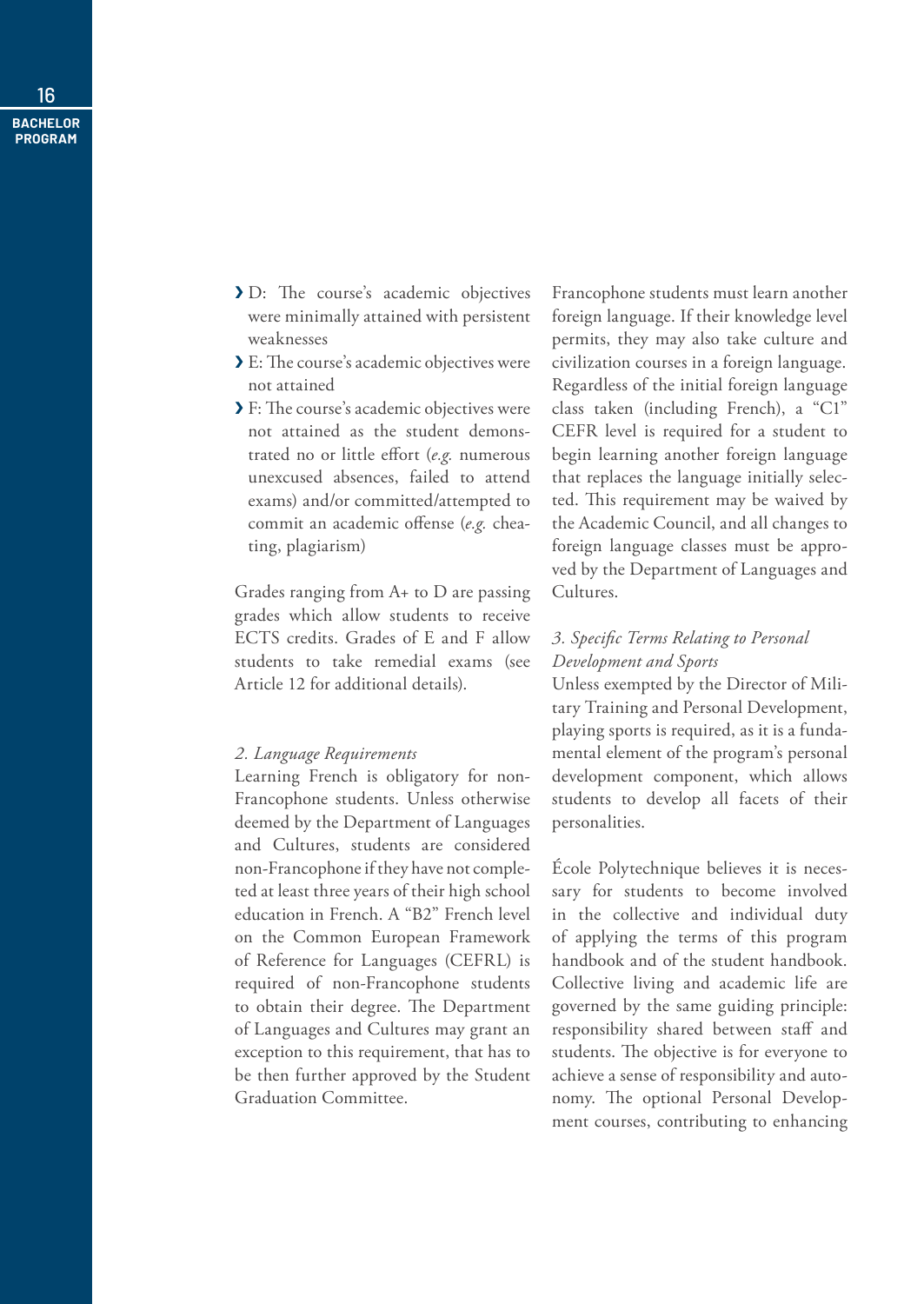commitment to the concept of personal development, are intended in that spirit.

For Personal Development courses, students receive a Pass/Fail grade instead of a letter grade, and the course appears on the transcripts only for students with a passing grade. Students with passing grades still benefit from the ECTS credits associated to the Personal Development courses but their grades do not count towards calculating their GPA (see Article 23 for additional details).

#### *4. Humanities and Social Sciences Requirements*

Over the course of the three years of the Program, the students have to follow at least two courses in Humanities and Social Sciences in order to graduate.

#### **Article 8.**

#### **Coursework and Exams**

Knowledge acquisition is assessed in either of the following two ways, as determined by the instructor of each course:

- ❯ Coursework throughout the semester (*e.g.* take-home/in-class assignments, group work, quizzes, etc.).
- ❯ Coursework as described in the bullet above AND a final exam.

Coursework allows for students' progress and knowledge acquisition to be regularly monitored; as such, it must consist of at least 50% of the final grade for courses lasting more than 8 weeks.

The final exam schedule is communicated to students by the Bachelor Program Office. Once final exams are corrected, and final grades are approved by the Academic Council, corrected final exam copies are then made available to students upon request.

In order to request a copy of their corrected final exams, when applicable, students must submit their request via email to the Academic Support, within the deadlines communicated by the Bachelor Program Office. Exam copies are provided electronically.

All final exam copies are archived until the students who took the exams graduate. After this date, 1% of the total exam copies per course, or at least 3 copies, will continue to be archived while the other copies are destroyed.

#### **Article 9. Attendance**

Attendance at all classes and exams is mandatory.

Absence and tardiness disrupt class for others and may adversely affect the coursework grade. More than three unexcused absences from courses with small groups such as tutorials, labs, seminars, sports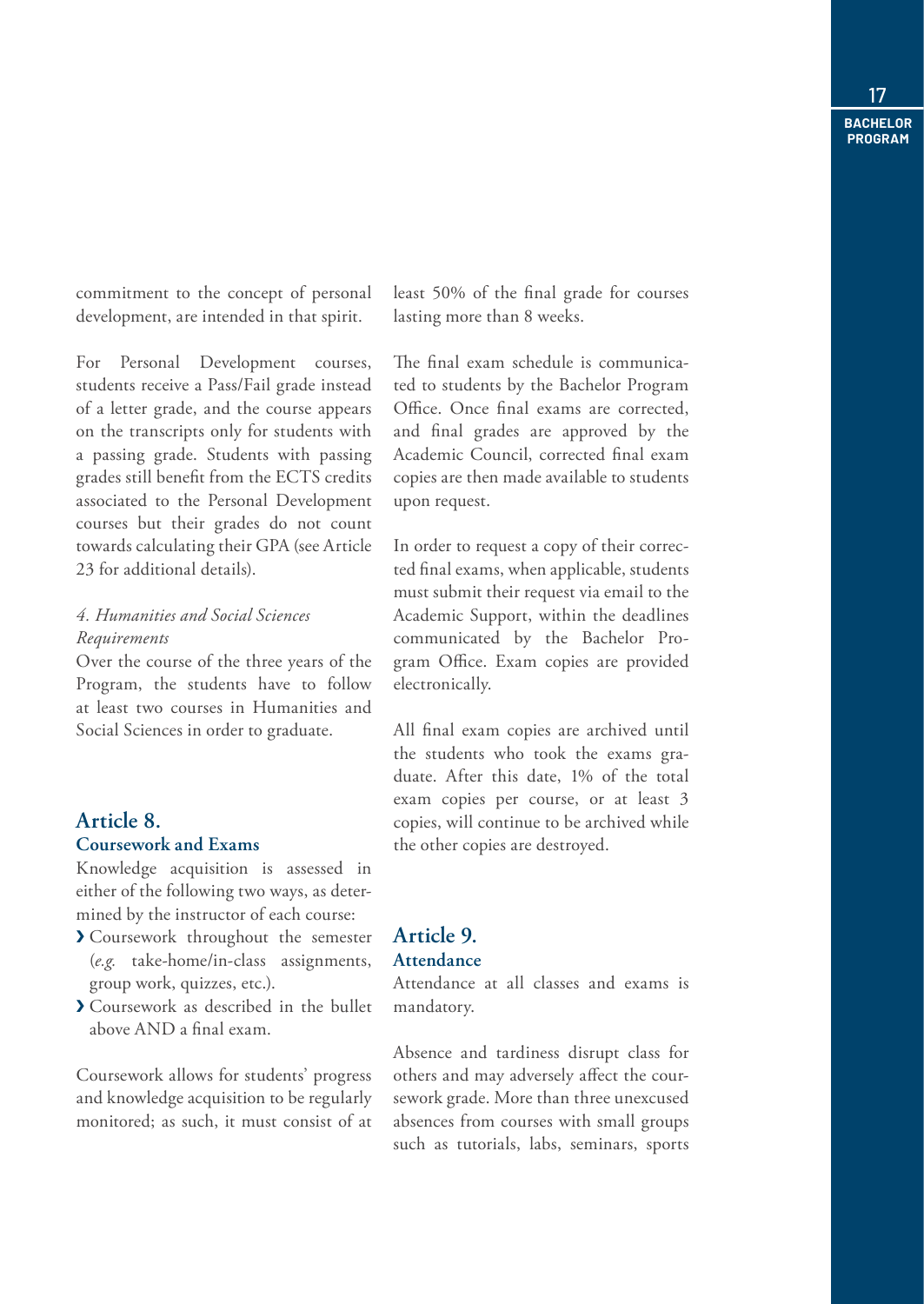and language classes will result in a maximum coursework grade of C. Absences and tardiness during lectures can be penalized by the lecturer and may impact the coursework grade.

Absences and tardiness may also be further penalized by the Academic Council.

All absences should be notified and justified with appropriate documentation within 7 days. The Bachelor Personal Development team is charged with validating the documentation provided to justify absences from class and/or exams, and is responsible for excusing absences. Acceptable reasons for absences, which must all rely on written justification, are the following:

- > Medical reasons;
- ❯ Family emergency (*e.g.* death of a relative);
- ❯ Obligation set up by École Polytechnique itself (*e.g.* a student representative asked to miss a class to attend a Committee);
- ❯ Administrative obligation (*e.g.* a student who has to attend to a mandatory civic duty).

Absences for other reasons should still be notified, but will not be excused.

It is the responsibility of each student to make up for missed classes and to inform the professor(s) concerned.

#### **Article 10. Plagiarism and Cheating**

Evaluation of knowledge acquired throughout the course seeks to assess students' individual and group work skills. All coursework produced by students must be his/her own personal work, or the work of his/her group for instances involving groupwork.

Plagiarism means the representation of another's work, published or unpublished, as his/her own in any academic writing (*e.g.* essay, thesis, research report, project or assignment) submitted in a course, whether the material so represented constitutes a part or the entirety of the work submitted. École Polytechnique reserves the right to employ the means necessary to identify plagiarism and cheating, and to prosecute such offences in accordance with the institution's rules and regulations.

All infractions during exams may lead to a disciplinary procedure brought forth against the student concerned. In the event of a flagrant case of cheating or attempted cheating, the exam invigilator shall take all appropriate measures to stop the cheating, or attempted cheating, while allowing the suspected student(s) to complete their exam. Materials or ressources used to support cheating shall be submitted to the Bachelor Program Office. The latter will transmit it to the Disciplinary Committee which will use the evidence to establish the facts of the situation.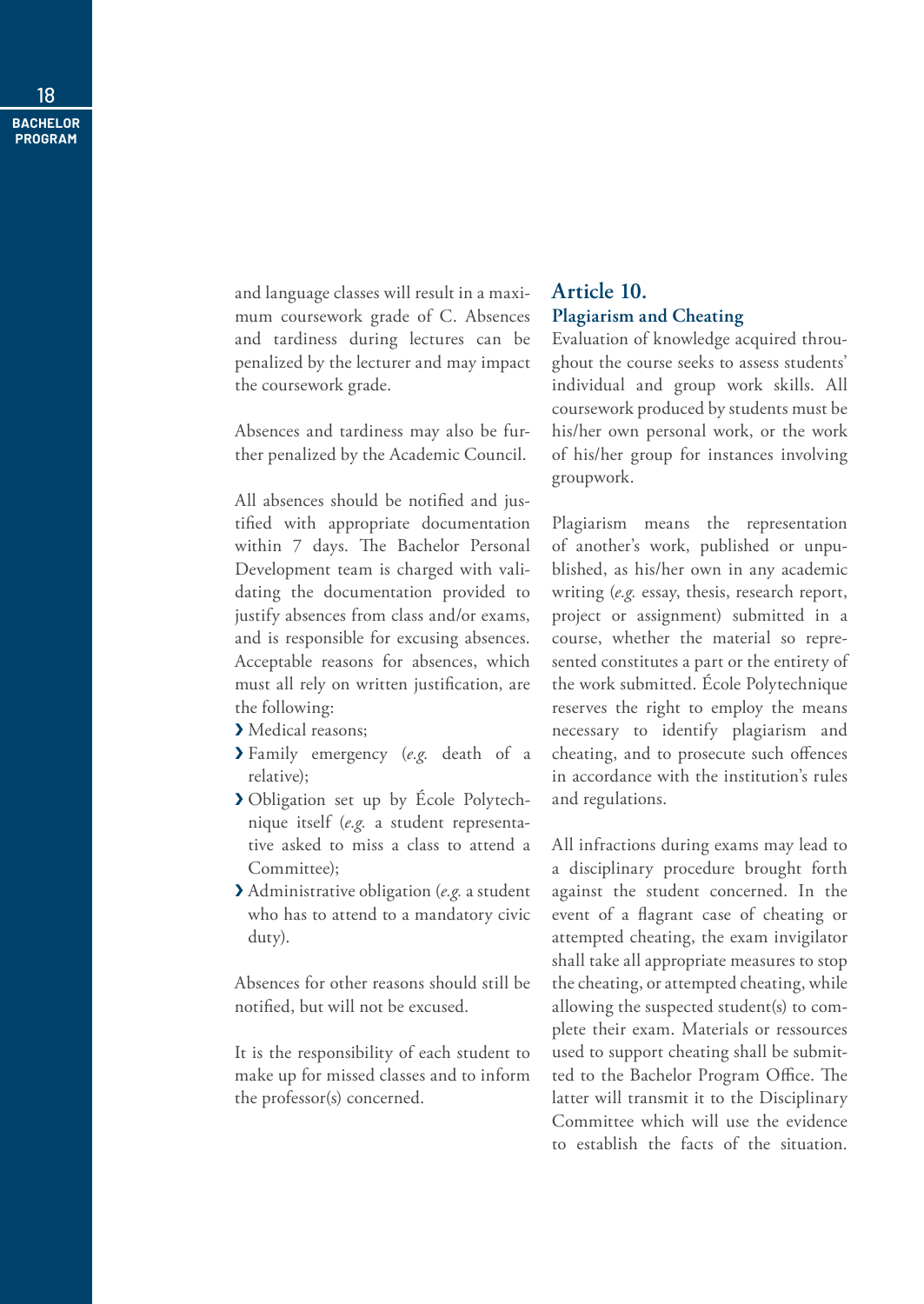The invigilator shall immediately draft a report, which must be signed by the other invigilators present, as well as by the perpetrator who cheated/attempted to cheat. When the perpetrator refuses to sign, this shall be reflected in the report.

Plagiarism, cheating or attempted cheating may result in an F grade given by the instructor and in prosecution before the Disciplinary Committee. In cases in which plagiarism, cheating or attempted cheating is proven, consequences may range from receiving an F for the coursework concerned to permanent expulsion from École Polytechnique.

#### **Article 11. Make-up Exams**

Make-up exams are scheduled for each semester and take place during the timeframe outlined in the academic calendar provided to students. When a student has an excused absence from an exam, and this absence would cause him/her to fail the course, then s/he automatically has the right to a make-up exam.

Unexcused absences from exams may result in a grade of F for the relevant exam(s) and do not allow access to makeup exams.

The result of the make up exams, in addition to the results related to other coursework, allows the instructor to attribute a letter grade (A+ to F) in accordance with the terms outlined in Article 7 (Grading). Students who fail the make-up exam are, like other students, eligible to participate in remedial exams.

#### **Article 12. Remedial Exams**

When a student does not receive ECTS credits for a course given his/her poor academic performance, s/he may take a remedial exam. Remedial exams take place during the timeframe outlined in the Academic Calendar. Content of remedial exams is guided by the courses a student failed (*i.e.* the courses in which they received a grade of E or F). École Polytechnique does not offer remedial exams for courses taken abroad.

When a student passes a remedial exam, s/he can only receive a maximum grade of C. This grade replaces the failing grade initially obtained.

Absence from a remedial course exam, whether excused or unexcused, results in an automatic failure of the exam.

#### **Article 13. Promotion**

Degree conferral requires at least 180 ECTS credits obtained through the course of at least six semesters. All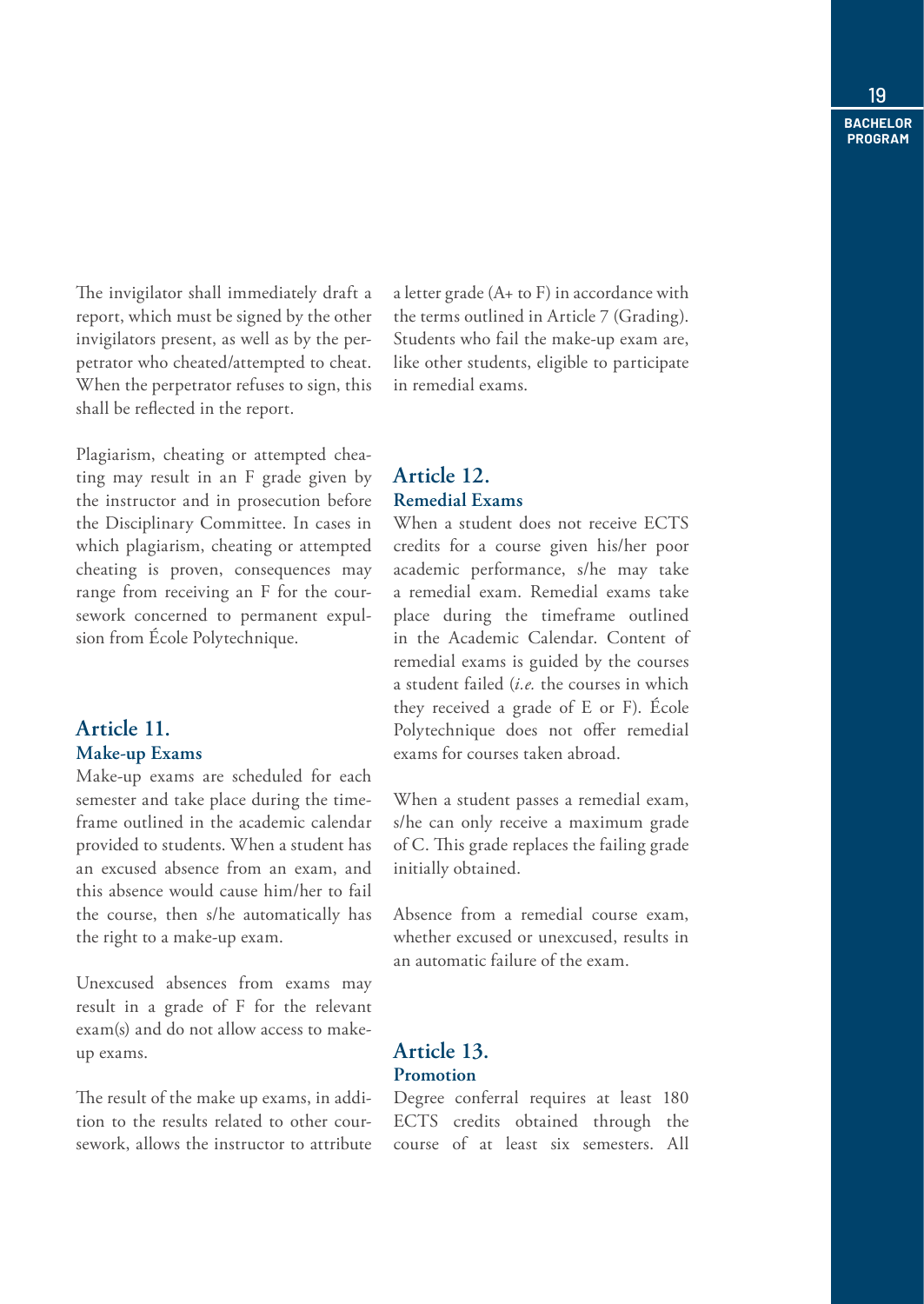students are required to obtain these credits and to graduate with no more than 4 years; the Academic Council may provide an exception to this rule in exceptional circumstances (*e.g.* medical issue). This four-year rule may be waived for handicapped students, whose progression requirements will be defined on an individual basis by the Academic Council, taking into account the specific handicap of the student.

Promotion from one year to the following requires to have followed courses for at least 60 ECTS credits per year. Promotion from one year to the next is not automatic and only occurs once approval is granted by the Academic Council and Student Progression Committee.

Promotion and repeating a year for the Bachelor Program's three years occurs as follows:

#### ❯ **Year 1**

- Upon completion of at least 60 ECTS credits: promotion to Year 2, specialization selections pending review by the Academic Council/Student Progression Committee;
- Upon completion of 59 ECTS credits or fewer: readmission to Year 1 reviewed by the Academic Council/ Student Progression Committee.

#### ❯ **Year 2**

– Upon completion of at least 120 ECTS credits: promotion to Year 3;

– Upon completion of 119 ECTS credits or fewer: readmission to Year 2 reviewed by the Academic Council/ Student Progression Committee.

#### ❯ **Year 3**

- Upon completion of at least 180 ECTS credits: degree conferred;
- Upon completion of 179 ECTS credits or fewer: readmission to Year 3 reviewed by the Academic Council/ Student Progression Committee.

The Student Progression and Graduation Committee may provide exceptions to the rules stated above.

#### **Article 14. Appeal Procedures**

#### *1. Grade Appeal*

In the event of a grade appeal, a written, duly justified and signed request must be sent to the instructor in charge of the relevant course and copied to the Director or Dean of the Bachelor Program within two weeks of the first business day following the publication of results.

The decision to modify the challenged grade belongs to the instructor in charge of the course.

The instructor may re-evaluate a paper or exam when appropriate in a manner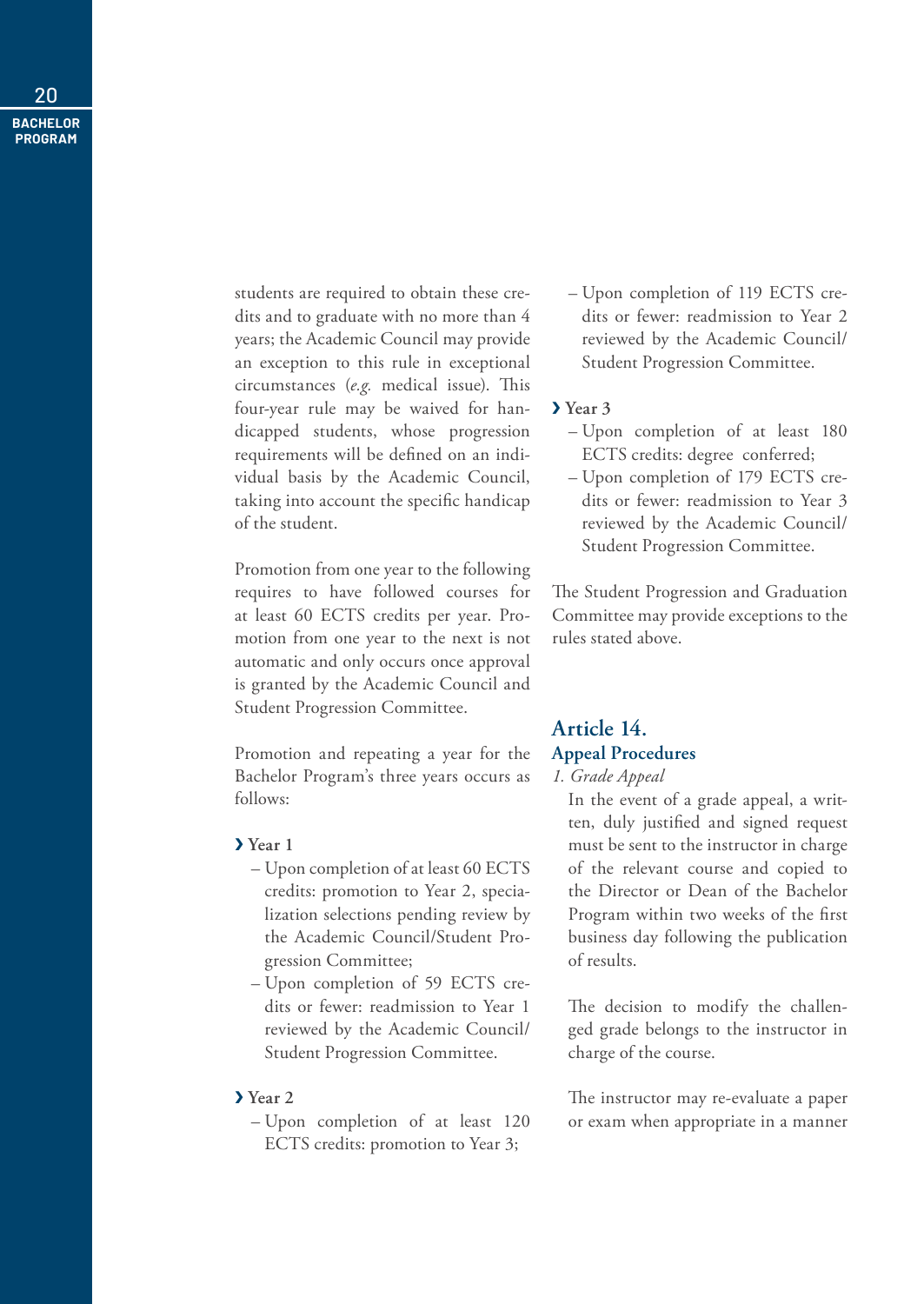devised by himself/herself and communicated to the student concerned.

*2. Appeal of a Decision of the Student Progression Committee*

In the event of an appeal against the decision of the Student Progression and Graduation Committee, a written, duly justified and signed request must be sent to the Chairman of the Committee (see art. 19) within two weeks of the first working day following the publication of the decision.

The right to modify the challenged decision belongs to the Chairman of the Committee.

#### **Article 15. Leave of Absence**

A leave of absence may be granted for students in compelling circumstances. Leaves of absence are considered for students who plan to undertake an activity that is consistent with their academic and professional goals. Leaves of absence are only granted one time to current students for after Year 1 or Year 2. Such leave must be requested in writing and must be addressed to the Director General. The letter which must state the exact dates of the leave, should outline the reason(s) for the leave of absence, how this leave advances the student's academic/ professional goals, and how it is consistent with his/her academic path at École Polytechnique. Any relevant supporting documentation should also be submitted.

Typically, a leave of absence takes place for one academic year from September to August; therefore, leave requests must be submitted to the Bachelor Program Office by June 30 immediately preceding the leave.

The ability to make decisions concerning leave requests is vested in the Leave of Absence Committee, which is composed of the following members:

- ❯ Director General
- ❯ Provost (or his/her delegate)
- ❯ Director and the Dean of the Bachelor Program
- ❯ Bachelor Program Head of Personal Development
- ❯ At least two Bachelor Program Academic Advisors
- ❯ At least one student representative

If approved, the student concerned is required to maintain regular contact with the Bachelor Program Office and must keep the Office up-to-date on his/ her situation during the leave; the nature of this contact is determined upon approval of the leave of absence by the Leave of Absence Committee. Students who receive financial aid are ineligible to receive such funding during their leave.

In the event the Leave of Absence Committee refuses to grant leave to a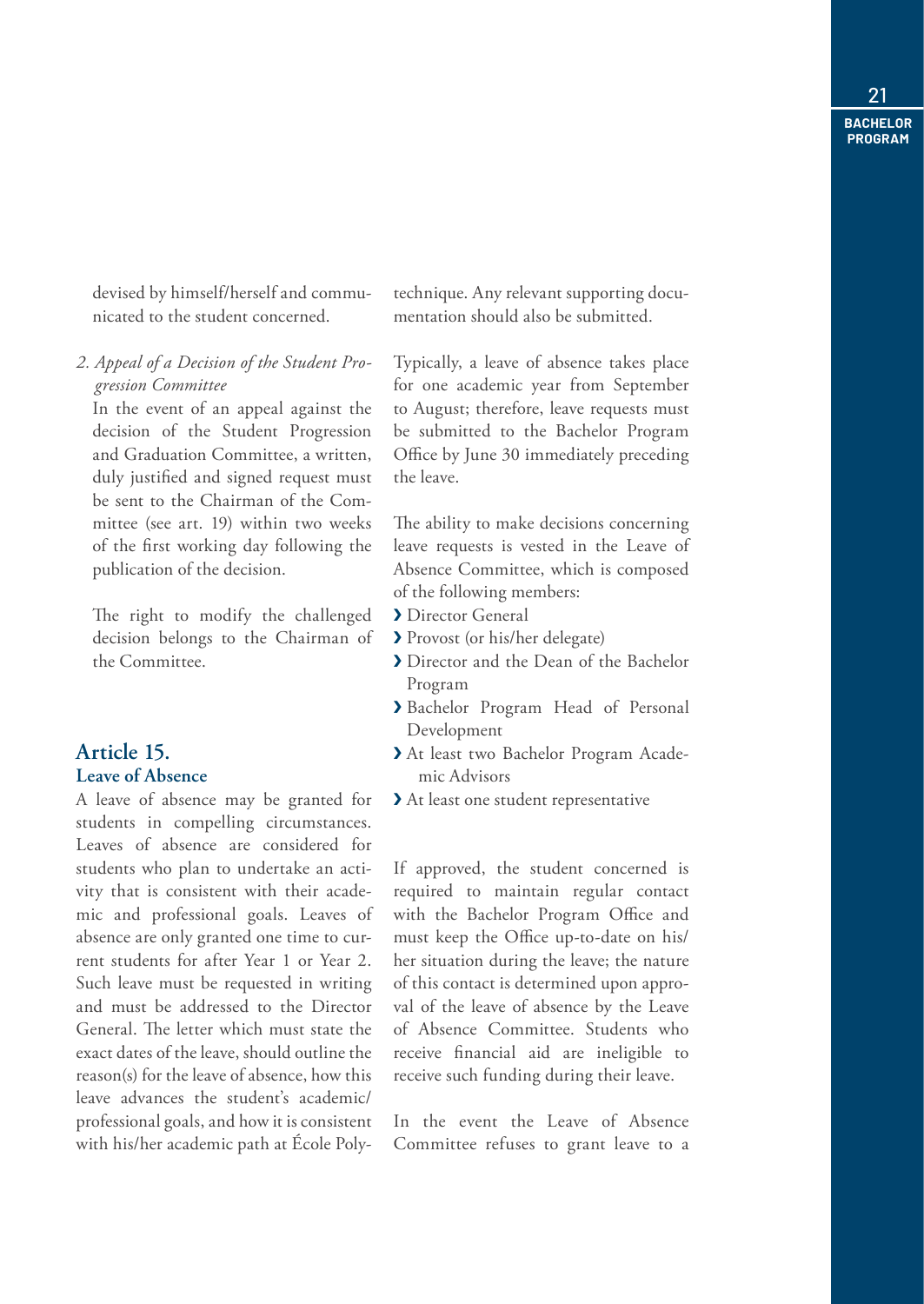> student, he/she may contest this decision in the French judicial system within two months after the date the requestor receives the Leave of Absence Committee's decision.

#### **Article 16. Expulsion**

A student may be expelled for disciplinary reasons and/or for poor academic performance. A decision to expel a student permanently for disciplinary reasons is taken by the Director-General, according to the recommendation of the Disciplinary Committee, which may meet on the recommendation of the Bachelor Program Academic Council or the Bachelor Program Office.

A decision to expel a student permanently for poor academic performance is made by the Student Progression and Graduation Committee after the student has been allowed to assert his/her position.

#### Section 4 Bachelor Program Academic Council

#### **Article 17.**

#### **Organization and Membership**

*Members of the Bachelor Program Academic Council are:*

- ❯ the Vice Provost for Education,
- ❯ the Director and the Dean of the Bachelor Program,
- ❯ the Bachelor Program Head of Personal Development,
- ❯ Bachelor Program Academic Advisers,
- ❯ Bachelor Program first-, second- and third-year officers,
- ❯ the Manager of Academic Records,
- ❯ student representatives.

It is chaired by the Vice Provost for Education or by the Director or Dean of the Bachelor Program in his/her absence. The Council may also invite guests, such as instructors and departmental representatives as needed.

#### **Article 18. Role of the Bachelor Program Academic Council**

The Bachelor Program Academic Council is tasked with checking and validating the grades awarded to students.

Taking into account any particular circumstances which may affect the personal and academic progress of each student,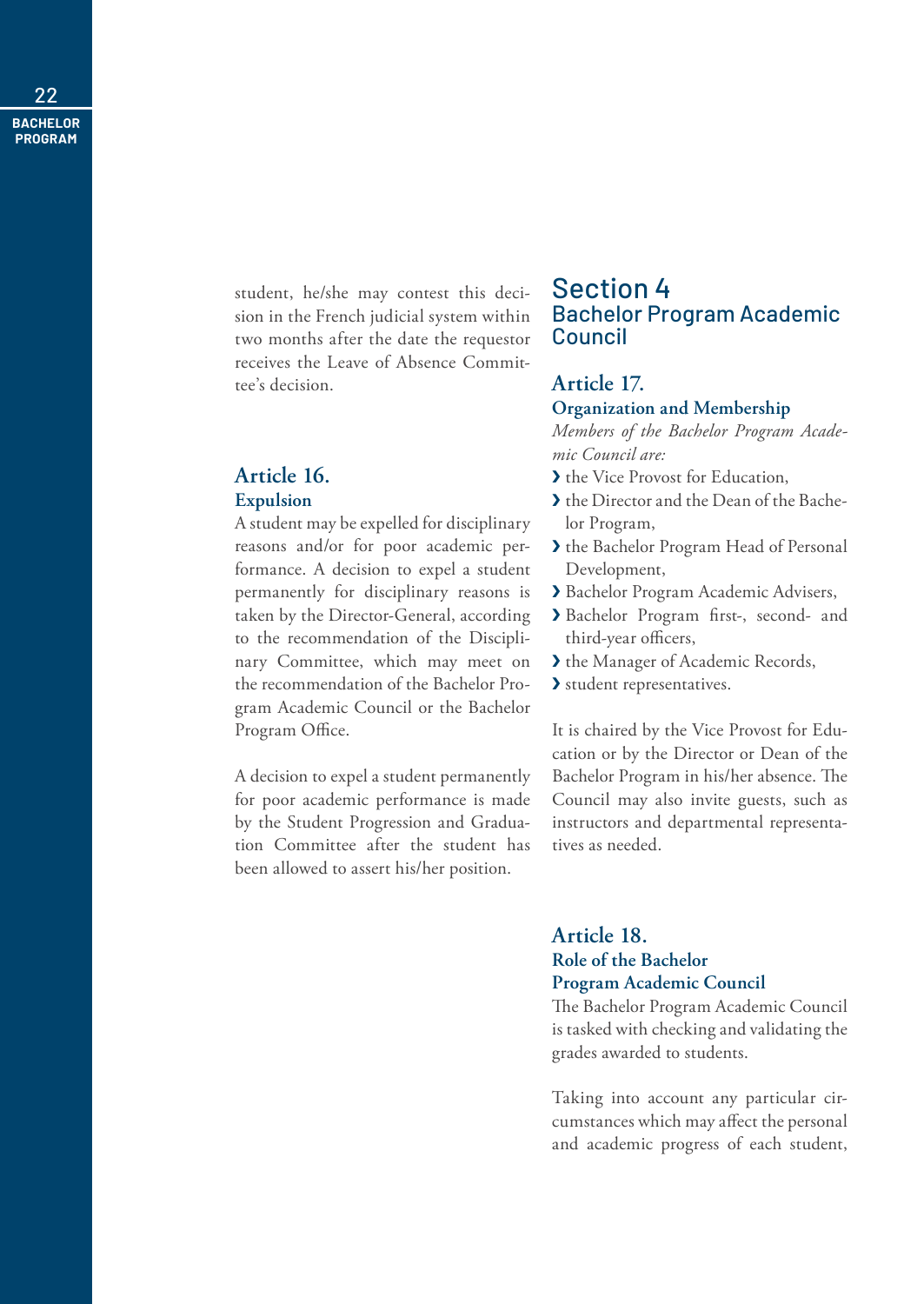the Academic Council formulates recommendations to the Student Progression Committee. More specifically, it advises on students' double majors or specializations, the electives and supplementary courses they can pursue, and their choice of university for the semester abroad.

The Academic Council reviews program components and makes recommendations as to areas for improvement. It analyses the course evaluation forms completed by students and acts as an advisor for continuous improvement.

The minutes of the Academic Council are prepared under the supervision of the chairperson who signs them.

The Bachelor Program Office undertakes the secretarial duties of the Academic Council.

#### Section 5 Student Progression and Graduation Committee

#### **Article 19.**

#### **Organization and Membership**

The Student Progression and Graduation Committee's voting members are:

- ❯ the Provost,
- > the Vice Provost for Education,
- ❯ the Director and the Dean of the Bachelor Program,

❯ Bachelor Program Academic Advisers,

> the Director of Military Training and Personal Development or his/her representative.

It is chaired by the Provost or the Vice Provost for Education in his/her absence.

A preliminary Committee meets prior to the Student Progression and Graduation Committee. Its membership is extended to the following members, acting in an advisory capacity:

- ❯ the Bachelor Program Head of Personal Development,
- ❯ Bachelor Program first, secondand third-year officers, student representatives.

The Manager of Academic Records is also present during the whole duration of the Committee, acting in an advisory capacity.

#### **Article 20. Role of the Student Progression and Graduation Committee**

Promotion from Year 1 to Year 2 and from Year 2 to Year 3, as well as graduation approval occurs after deliberation of the Student Progression and Graduation Committee. It bases its decisions on all the results achieved by students, taking into account the recommendations from the Academic Council.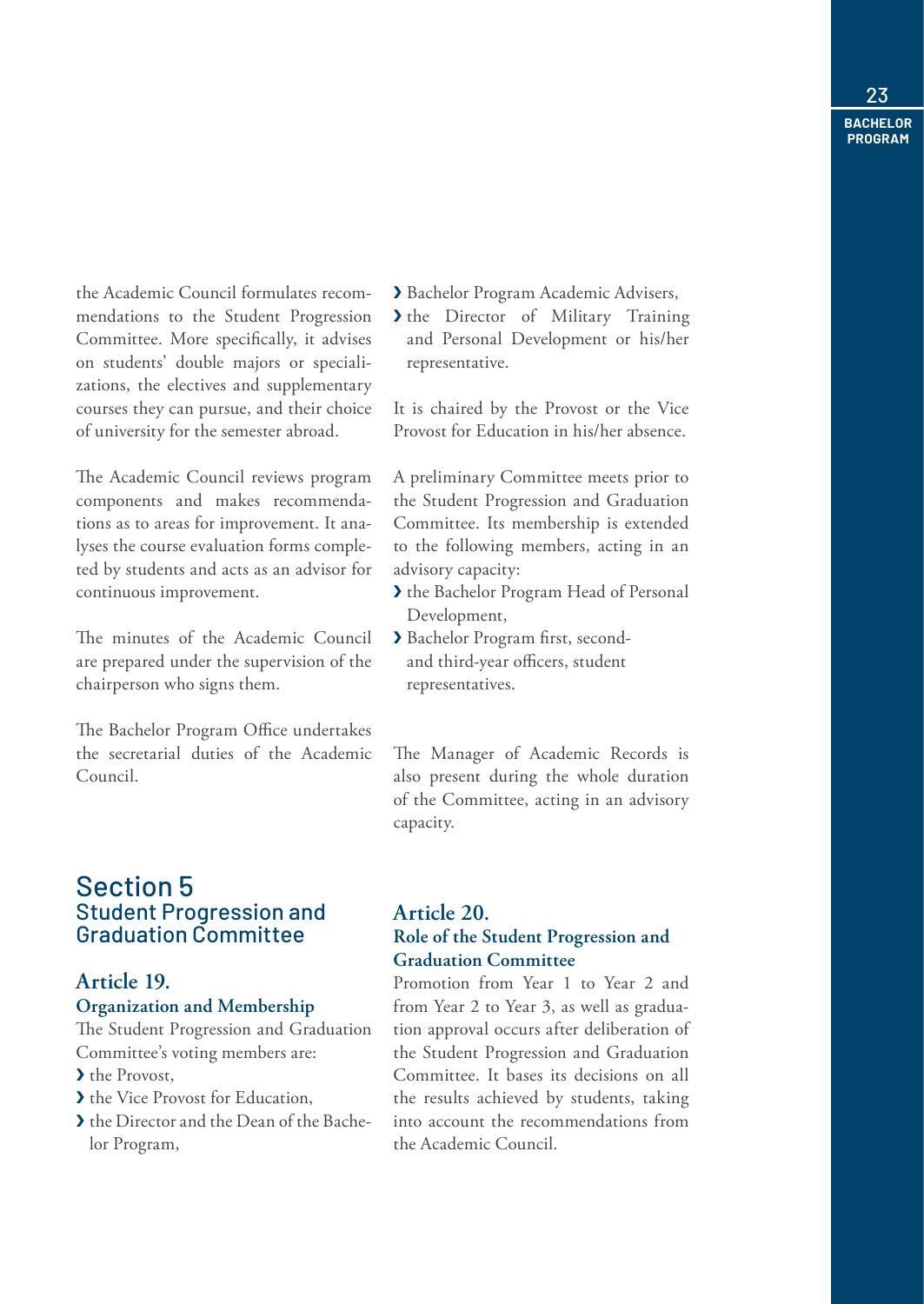> The decisions of the Student Progression and Graduation Committee are final. The Committee may, after deliberation, modify or compensate each grade and/or decide to award one or more additional ECTS credits to students.

> The Student Progression and Graduation Committee may impose sanctions on the grounds of poor academic performance, which can extend to permanent expulsion of the student concerned.

> The minutes of the Student Progression and Graduation Committee are prepared under the supervision of the chairperson who signs them. The Bachelor Program Office undertakes the secretarial duties of the Student Progression and Graduation Committee.

#### Section 6 Disciplinary Committee and disciplinary sanctions

#### **Article 21. Disciplinary sanctions**

As stated in article 53.6 of *École Polytechnique Rules and Procedures*, any misconduct and/or failure to comply with the rules stated in *École Polytechnique Rules and Procedures*, in this *Academic Handbook* or in the *Code of Student Conduct*, may lead to the following disciplinary sanctions for the student concerned:

- > A warning;
- > An official blame:
- Y Temporary exclusion of up to one month;
- ❯ Permanent expulsion from École Polytechnique.

The warning is issued by the Director General after the student concerned has been put in a position to assert his/her rights. The other sanctions are issued by the Director General, upon advice of the Disciplinary Committee.

#### **Article 22. Disciplinary Committee**

The Disciplinary Committee meets at the request of the Director General, upon recommendation of the Bachelor Program Academic Council, the Bachelor Program Academic Team and/or the Bachelor Program Personal Development Team. As stated in *École Polytechnique Rules and Procedures* the Disciplinary Committee may impose sanctions on disciplinary grounds, which can extend to permanent expulsion of the student concerned. The Disciplinary Committee includes representatives from École Polytechnique Faculty as well as student representatives, and is chaired by a Professor from École Polytechnique.